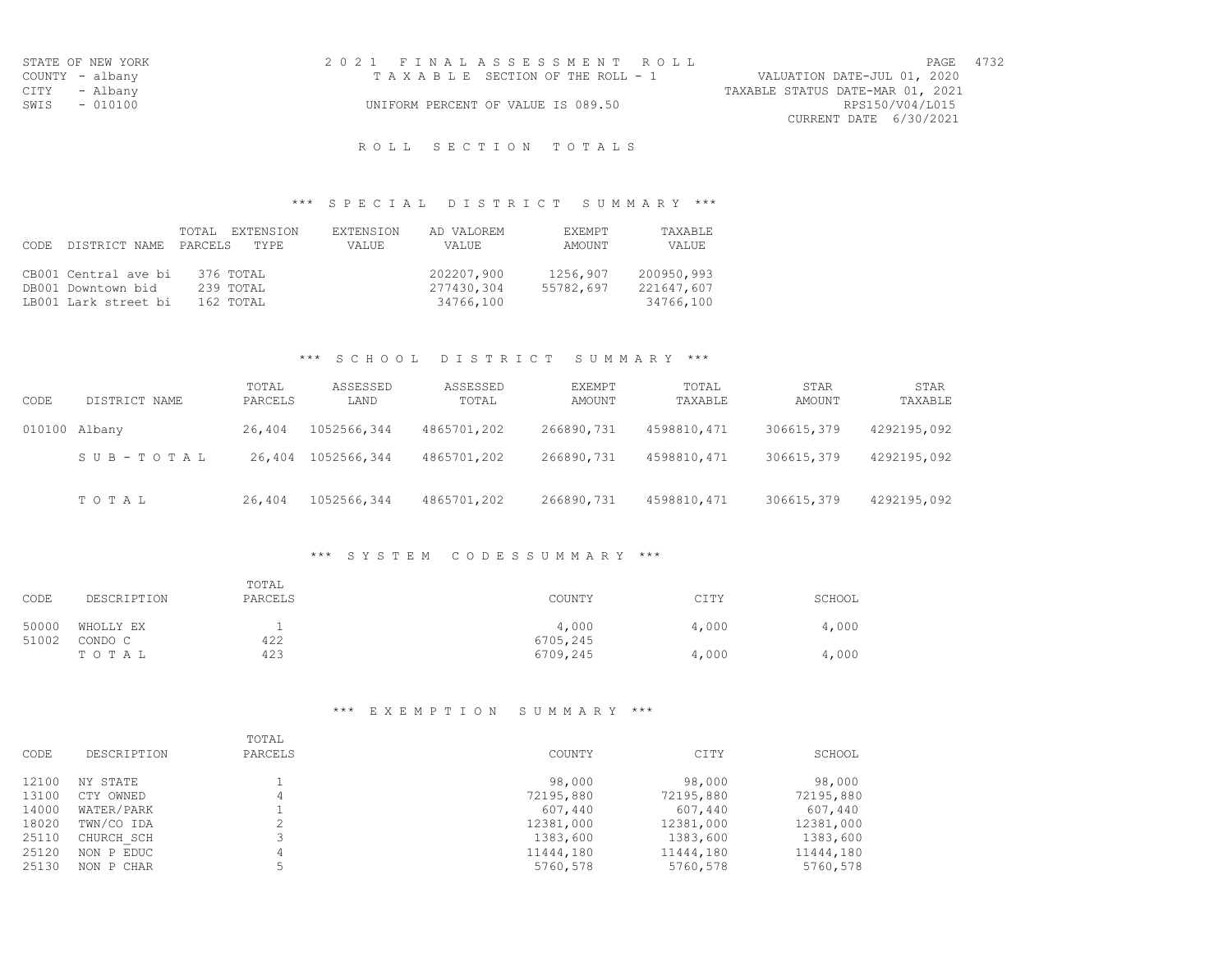| STATE OF NEW YORK | 2021 FINAL ASSESSMENT ROLL         | 4733<br>PAGE                     |
|-------------------|------------------------------------|----------------------------------|
| COUNTY - albany   | TAXABLE SECTION OF THE ROLL - 1    | VALUATION DATE-JUL 01, 2020      |
| CITY - Albany     |                                    | TAXABLE STATUS DATE-MAR 01, 2021 |
| SWIS - 010100     | UNIFORM PERCENT OF VALUE IS 089.50 | RPS150/V04/L015                  |
|                   |                                    | CURRENT DATE 6/30/2021           |
|                   |                                    |                                  |

# \*\*\* E X E M P T I O N S U M M A R Y \*\*\*

|       |             | TOTAL          |            |            |            |
|-------|-------------|----------------|------------|------------|------------|
| CODE  | DESCRIPTION | PARCELS        | COUNTY     | CITY       | SCHOOL     |
| 25210 | NP HOSPITA  | 1              | 1249,300   | 1249,300   | 1249,300   |
| 25230 | NP MORAL I  | 11             | 4587,979   | 4587,979   | 4587,979   |
| 25300 | NON PROFIT  | $\mathbf{1}$   | 776,781    | 776,781    | 776,781    |
| 25400 | RPTL428 FR  |                | 1532,309   | 1532,309   | 1532,309   |
| 25500 | NP MEDICAL  |                | 1681,500   | 1681,500   | 1681,500   |
| 26100 | VETORG CTS  | $\mathbf{1}$   | 343,080    | 343,080    | 343,080    |
| 41001 | CHG LVL CT  | 88             | 4543,298   | 4543,298   |            |
| 41120 | VETWAR CTS  | 1,248          | 30224,119  | 30274,338  | 6727,124   |
| 41130 | VETCOM CTS  | 601            | 24069,533  | 24082,482  | 5399,274   |
| 41140 | VETDIS CTS  | 185            | 7619,583   | 7624,113   | 2811,265   |
| 41400 | CLERGY      | 29             | 43,500     | 43,500     | 43,500     |
| 41800 | AGED - ALL  | 1,163          | 72673,155  | 72896,356  | 77708,055  |
| 41801 | AGED C&T    | $\overline{c}$ | 82,750     | 82,750     |            |
| 41834 | ENH STAR    | 2,200          |            |            | 134971,377 |
| 41854 | BAS STAR    | 6,138          |            |            | 171644,002 |
| 41930 | LIM DIS     | 77             | 4157,175   | 4155,330   | 4254,330   |
| 41960 | Historic P  | 3              | 389,200    | 389,200    | 389,200    |
| 41963 | HISTORIC    | $\overline{c}$ |            | 98,200     |            |
| 41986 | Low/Mod In  | 93             |            | 5599,152   | 5599,152   |
| 44210 | Phyim CTS   | $\mathbb S$    | 180,000    | 180,000    | 180,000    |
| 47590 | Mix-use Pr  | $\overline{9}$ | 21398,700  | 21398,700  | 21398,700  |
| 47596 | Mix-use Pr  | 55             |            | 27798,684  | 27798,684  |
| 47610 | Bus Im CTS  | $\overline{4}$ | 535,820    | 87,200     | 535,820    |
|       | TOTAL       | 11,938         | 279958,460 | 313294,930 | 573502,110 |

| ROLL |             | TOTAL   | ASSESSED                       | ASSESSED | TAXABLE     | TAXABLE | TAXABLE                 | STAR        |
|------|-------------|---------|--------------------------------|----------|-------------|---------|-------------------------|-------------|
| SEC  | DESCRIPTION | PARCELS | AND                            | TOTAL    | COUNTY      | CITV    | SCHOOL                  | TAXABLE     |
|      | TAXABLE     |         | 26,404 1052566,344 4865701,202 |          | 4579033,497 |         | 4552402,272 4598810,471 | 4292195,092 |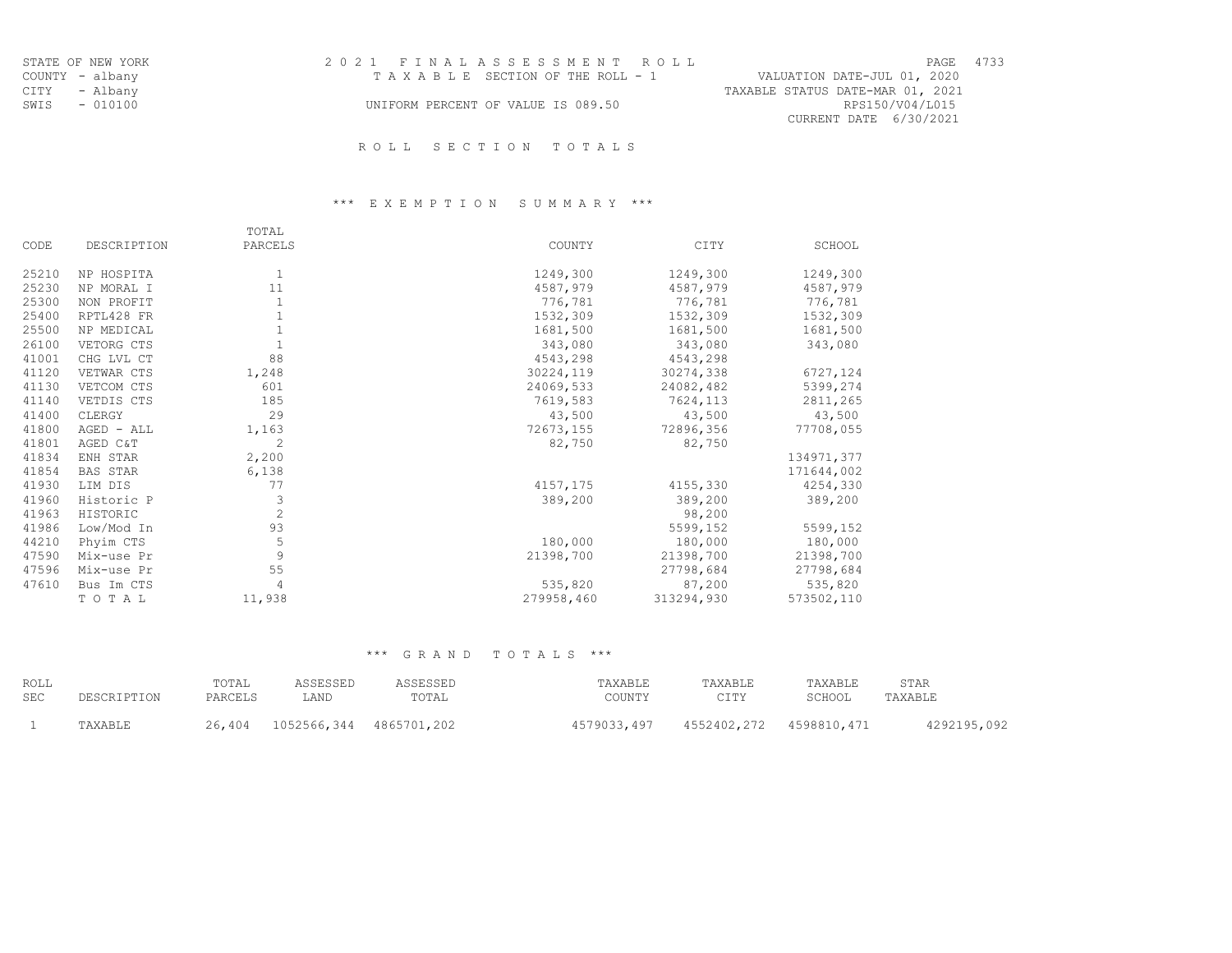| STATE OF NEW YORK | 2021 FINALASSESSMENT ROLL                 | PAGE 4739                        |
|-------------------|-------------------------------------------|----------------------------------|
| COUNTY - albany   | SPECIAL FRANCHISE SECTION OF THE ROLL - 5 | VALUATION DATE-JUL 01, 2020      |
| CITY - Albany     |                                           | TAXABLE STATUS DATE-MAR 01, 2021 |
| SWIS - 010100     | UNIFORM PERCENT OF VALUE IS 089.50        | RPS150/V04/L015                  |
|                   |                                           | CURRENT DATE 6/30/2021           |

## \*\*\* S P E C I A L D I S T R I C T S U M M A R Y \*\*\*

|              |                       | .<br>-----    | . )N<br>78. IV.  | .ON          | $\sqrt{N}$<br>ΑI<br>.<br><u>.</u> | $ V  \sim$<br>--------   | $\cdots$        |
|--------------|-----------------------|---------------|------------------|--------------|-----------------------------------|--------------------------|-----------------|
| CODE.<br>--- | NAME.<br>" STR .<br>. | -----<br>PARC | 7 D L<br>- - - - | $\mathbf{v}$ | .<br>.                            | . INF<br>A M<br>$2211 -$ | $\sqrt{2}$<br>. |

#### NO SPECIAL DISTRICTS AT THIS LEVEL

## \*\*\* S C H O O L D I S T R I C T S U M M A R Y \*\*\*

| CODE | DISTRICT NAME   | TOTAL<br>PARCELS | ASSESSED<br>LAND | ASSESSED<br>TOTAL | EXEMPT<br>AMOUNT | TOTAL<br>TAXABLE | STAR<br>AMOUNT | STAR<br>TAXABLE |
|------|-----------------|------------------|------------------|-------------------|------------------|------------------|----------------|-----------------|
|      | 010100 Albany   | 30               |                  | 195559,556        |                  | 195559,556       |                | 195559,556      |
|      | $SUB - TO T AL$ | 30               |                  | 195559,556        |                  | 195559,556       |                | 195559,556      |
|      | TOTAL           | 30               |                  | 195559,556        |                  | 195559,556       |                | 195559,556      |

#### \*\*\* S Y S T E M C O D E S S U M M A R Y \*\*\*

#### NO SYSTEM EXEMPTIONS AT THIS LEVEL

## \*\*\* E X E M P T I O N S U M M A R Y \*\*\*

#### NO EXEMPTIONS AT THIS LEVEL

| ROLL<br>SEC | <b>TOTAT</b><br>----<br>DADMFT | LAND | $T$ $\cap$ $T$ $\Delta$ $T$<br>. | COLINTY<br>UUUN 11 | $\cap$ T m $\vee$<br>--- | <b>CAYARLF</b><br>$CCTI\cap T$<br>- LAN | STAR<br>ם דם ת עתי |
|-------------|--------------------------------|------|----------------------------------|--------------------|--------------------------|-----------------------------------------|--------------------|
|             | 30                             |      |                                  | 556<br>$0.5550$    | Q555Q556                 | 556<br>$0 -$                            | $  -$              |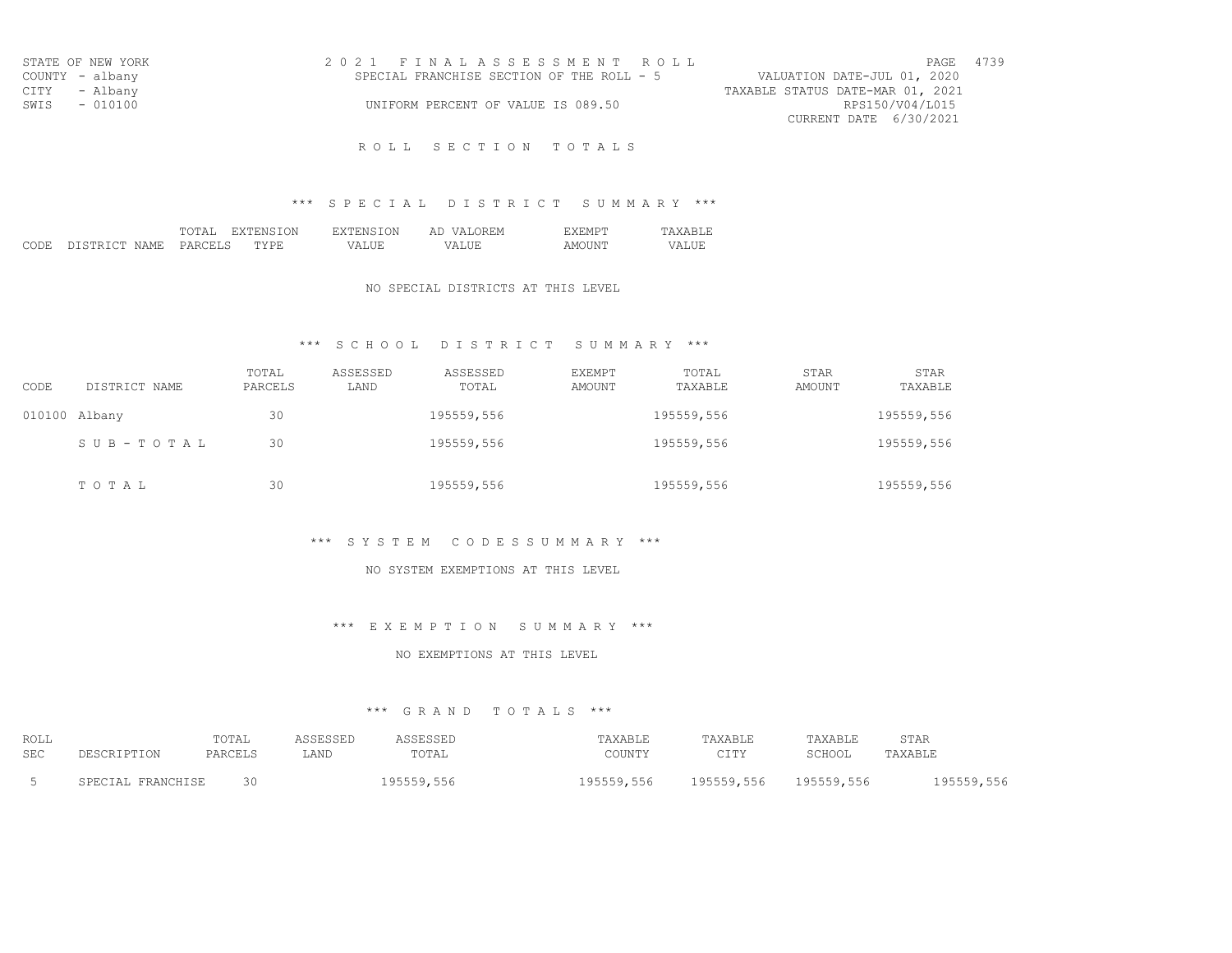| STATE OF NEW YORK | 2021 FINALASSESSMENT ROLL              | 4759<br>PAGE                     |
|-------------------|----------------------------------------|----------------------------------|
| COUNTY - albany   | UTILITY & R.R. SECTION OF THE ROLL - 6 | VALUATION DATE-JUL 01, 2020      |
| CITY - Albany     |                                        | TAXABLE STATUS DATE-MAR 01, 2021 |
| SWIS<br>$-010100$ | UNIFORM PERCENT OF VALUE IS 089.50     | RPS150/V04/L015                  |
|                   |                                        | CURRENT DATE 6/30/2021           |

## \*\*\* S P E C I A L D I S T R I C T S U M M A R Y \*\*\*

|      |                       | FXTENSION<br>TOTAL. | <b>EXTENSION</b> | AD VALOREM | <b>EXEMPT</b> | TAXARLE. |
|------|-----------------------|---------------------|------------------|------------|---------------|----------|
| CODE | DISTRICT NAME PARCELS | TYPE.               | VALUE.           | VALUE.     | AMOUNT        | VALUE    |
|      |                       |                     |                  |            |               |          |
|      | CB001 Central ave bi  | 1 TOTAL             |                  | 2095,933   |               | 2095,933 |

## \*\*\* S C H O O L D I S T R I C T S U M M A R Y \*\*\*

| CODE          | DISTRICT NAME | TOTAL<br>PARCELS | ASSESSED<br>LAND | ASSESSED<br>TOTAL | EXEMPT<br>AMOUNT | TOTAL<br>TAXABLE | STAR<br>AMOUNT | STAR<br>TAXABLE |
|---------------|---------------|------------------|------------------|-------------------|------------------|------------------|----------------|-----------------|
| 010100 Albany |               | 116              | 5927,600         | 107074,877        |                  | 107074,877       |                | 107074,877      |
|               | SUB-TOTAL     | 116              | 5927,600         | 107074,877        |                  | 107074,877       |                | 107074,877      |
|               | TOTAL         | 116              | 5927,600         | 107074,877        |                  | 107074,877       |                | 107074,877      |

### \*\*\* S Y S T E M C O D E S S U M M A R Y \*\*\*

### NO SYSTEM EXEMPTIONS AT THIS LEVEL

### \*\*\* E X E M P T I O N S U M M A R Y \*\*\*

### NO EXEMPTIONS AT THIS LEVEL

| ROLL       | $m \wedge m \wedge n$<br>TATAT |      |       |             |                                       |   | ንጥአ<br>. <u>.</u>  |  |
|------------|--------------------------------|------|-------|-------------|---------------------------------------|---|--------------------|--|
| <b>SEC</b> |                                | ᆈᅎᄓᄔ | TOTAL | , U U 1 1 1 | $\sim$ $\tau$ m $\upsilon$<br>- - - - |   | استلسلت سندعد عادا |  |
|            |                                |      |       |             | .                                     | . |                    |  |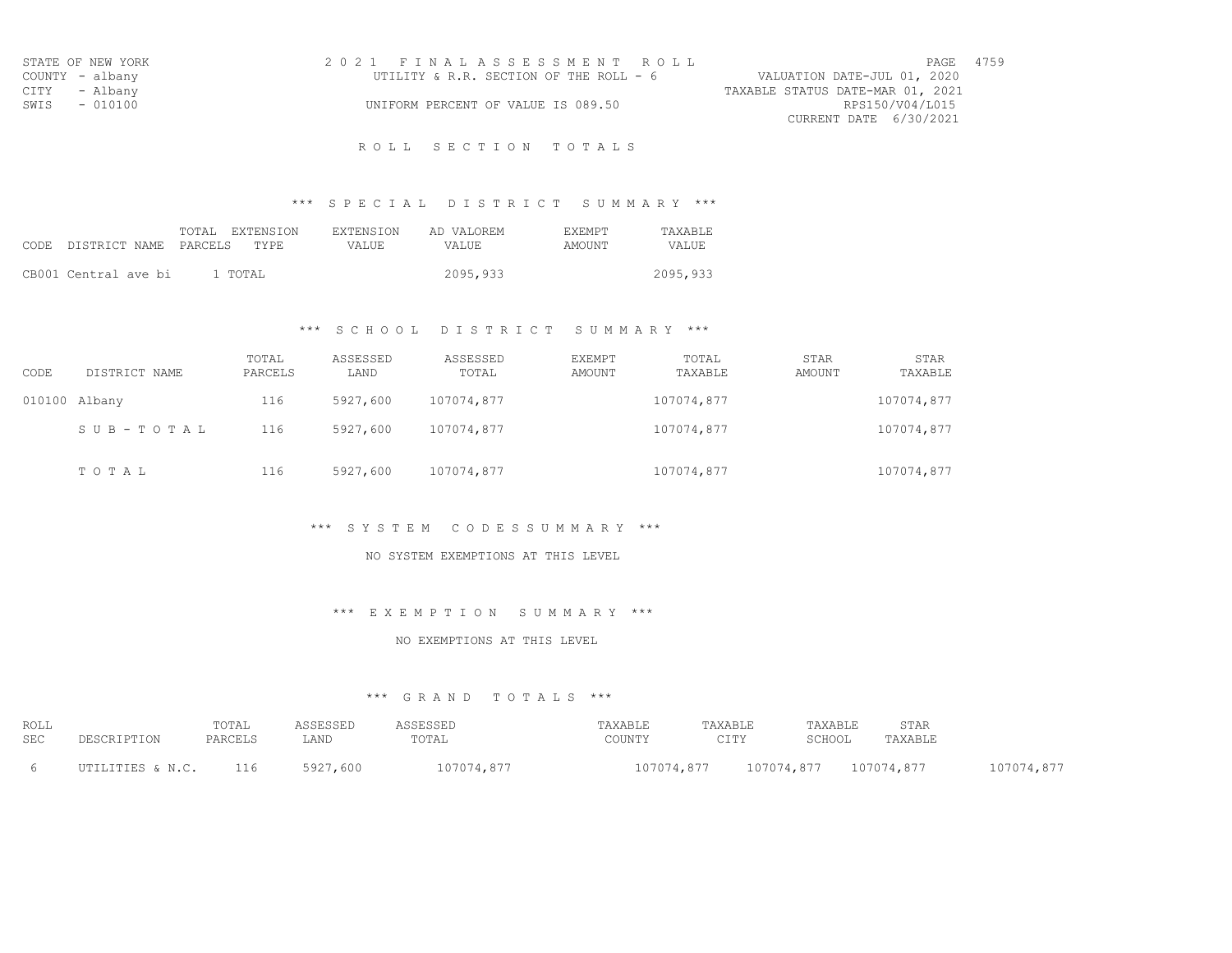| STATE OF NEW YORK | 2021 FINALASSESSMENT ROLL                |                                  | 4764<br>PAGE |  |
|-------------------|------------------------------------------|----------------------------------|--------------|--|
| COUNTY - albany   | CEILING RAILROAD SECTION OF THE ROLL - 7 | VALUATION DATE-JUL 01, 2020      |              |  |
| CITY - Albany     |                                          | TAXABLE STATUS DATE-MAR 01, 2021 |              |  |
| SWIS - 010100     | UNIFORM PERCENT OF VALUE IS 089.50       | RPS150/V04/L015                  |              |  |
|                   |                                          | CURRENT DATE 6/30/2021           |              |  |

## \*\*\* S P E C I A L D I S T R I C T S U M M A R Y \*\*\*

|                                     | FГА<br>----- | ON<br>EUN.<br>. | -ON-<br>∴N Y         | $\sqrt{2}$<br>AL<br>(H∶IV<br>. | $.191 \rightarrow$<br>-------- | $\cdots$ |
|-------------------------------------|--------------|-----------------|----------------------|--------------------------------|--------------------------------|----------|
| חי<br>$\cap$ m $\cap$<br>NAME.<br>. | PARI<br>---- | VDE<br>- - - -  | $\cdot$ / $\Delta$ ' | . ב י<br>.                     | ΔM<br>2211                     | . .<br>. |

#### NO SPECIAL DISTRICTS AT THIS LEVEL

## \*\*\* S C H O O L D I S T R I C T S U M M A R Y \*\*\*

| CODE            | DISTRICT NAME | TOTAL<br>PARCELS | ASSESSED<br>LAND | ASSESSED<br>TOTAL | <b>EXEMPT</b><br>AMOUNT | TOTAL<br>TAXABLE | <b>STAR</b><br>AMOUNT | STAR<br>TAXABLE |
|-----------------|---------------|------------------|------------------|-------------------|-------------------------|------------------|-----------------------|-----------------|
| $010100$ Albany |               | 20               | 17001,245        | 19243,795         |                         | 19243,795        |                       | 19243,795       |
|                 | SUB-TOTAL     | 20               | 17001,245        | 19243,795         |                         | 19243,795        |                       | 19243,795       |
|                 | TOTAL         | 20               | 17001,245        | 19243,795         |                         | 19243,795        |                       | 19243,795       |

### \*\*\* S Y S T E M C O D E S S U M M A R Y \*\*\*

#### NO SYSTEM EXEMPTIONS AT THIS LEVEL

#### \*\*\* E X E M P T I O N S U M M A R Y \*\*\*

#### NO EXEMPTIONS AT THIS LEVEL

| ROLL       |                   | TOTAL   | ASSESSED  | ASSESSED  | TAXABLE   | TAXABLE         | TAXABLE   | STAR      |           |
|------------|-------------------|---------|-----------|-----------|-----------|-----------------|-----------|-----------|-----------|
| <b>SEC</b> | DESCRIPTION       | PARCELS | LAND      | TOTAL     | COUNTY    | CTTV<br>- - - - | SCHOOL    | TAXABLE   |           |
|            | CEILING RAILROADS | 20      | 17001,245 | 19243,795 | 19243,795 |                 | 19243,795 | 19243,795 | 19243,795 |
|            |                   |         |           |           |           |                 |           |           |           |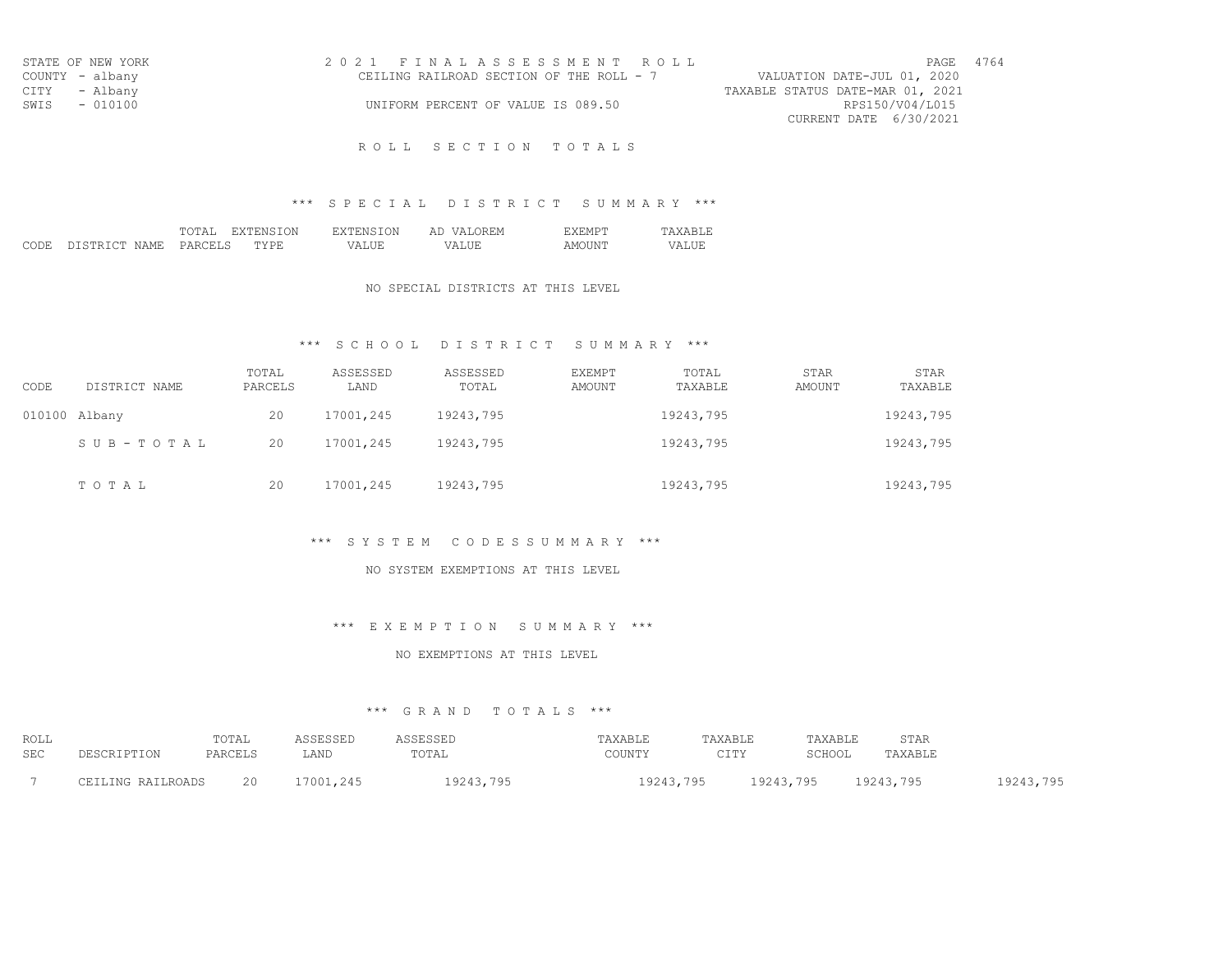| STATE OF NEW YORK | 2021 FINALASSESSMENT ROLL             | PAGE 5322                        |
|-------------------|---------------------------------------|----------------------------------|
| COUNTY - albany   | WHOLLY EXEMPT SECTION OF THE ROLL - 8 | VALUATION DATE-JUL 01, 2020      |
| CITY - Albany     |                                       | TAXABLE STATUS DATE-MAR 01, 2021 |
| SWIS - 010100     | UNIFORM PERCENT OF VALUE IS 089.50    | RPS150/V04/L015                  |
|                   |                                       | CURRENT DATE 6/30/2021           |

### R O L L S E C T I O N T O T A L S

# \*\*\* S P E C I A L D I S T R I C T S U M M A R Y \*\*\*

|       |                      | EXTENSION<br>TOTAL | EXTENSION | AD VALOREM | <b>FXFMPT</b> | <b>TAXABLE</b> |
|-------|----------------------|--------------------|-----------|------------|---------------|----------------|
| CODE. | DISTRICT NAME        | PARCELS<br>TYPE.   | VALUE     | VALUE.     | AMOUNT        | VALUE          |
|       |                      |                    |           |            |               |                |
|       | CB001 Central ave bi | 25 TOTAL           |           | 34694,600  | 26854,000     | 7840,600       |
|       | DB001 Downtown bid   | 41 TOTAL           |           | 251955,100 | 156991,700    | 94963,400      |
|       | LB001 Lark street bi | 1 TOTAL            |           | 525,000    |               | 525,000        |

### \*\*\* S C H O O L D I S T R I C T S U M M A R Y \*\*\*

| CODE | DISTRICT NAME | TOTAL<br>PARCELS | ASSESSED<br>LAND | ASSESSED<br>TOTAL | EXEMPT<br>AMOUNT | TOTAL<br>TAXABLE | STAR<br>AMOUNT | STAR<br>TAXABLE |
|------|---------------|------------------|------------------|-------------------|------------------|------------------|----------------|-----------------|
|      | 010100 Albany | 3,122            | 1042685,875      | 8290262,301       | 8290262,301      |                  |                |                 |
|      | SUB-TOTAL     | 3,122            | 1042685,875      | 8290262,301       | 8290262,301      |                  |                |                 |
|      | TOTAL         | 3,122            | 1042685,875      | 8290262,301       | 8290262,301      |                  |                |                 |

## \*\*\* S Y S T E M C O D E S S U M M A R Y \*\*\*

| CODE  | DESCRIPTION | TOTAL<br>PARCELS | COUNTY    | CITY      | SCHOOL    |
|-------|-------------|------------------|-----------|-----------|-----------|
| 50000 | WHOLLY EX   | 85               | 60631,436 | 60631,436 | 60631,436 |
|       | TOTAL       | 85               | 60631,436 | 60631,436 | 60631,436 |

## \*\*\* E X E M P T I O N S U M M A R Y \*\*\*

|       |                   | TOTAL   |             |             |             |
|-------|-------------------|---------|-------------|-------------|-------------|
| CODE  | DESCRIPTION       | PARCELS | COUNTY      | CITY        | SCHOOL      |
| 12100 | NY STATE          | 175     | 4968876,300 | 4968876,300 | 4968876,300 |
| 12200 | <b>NYSTCHRETS</b> | 5       | 36370,500   | 36370,500   | 36370,500   |
| 12350 | DORM AUTH         |         | 36461,700   | 36461,700   | 36461,700   |
| 12360 | PORT OF AL        | 27      | 39619,900   | 39619,900   | 39619,900   |
| 12370 | CDTA              | 4       | 14811,600   | 14811,600   | 14811,600   |
| 12380 | convention        | 11      | 79277,700   | 79277,700   | 79277,700   |
| 13100 | CTY OWNED         | 18      | 58083,300   | 58083,300   | 58083,300   |
| 13110 | RPTL 446 C        | 6       | 25899,500   | 25899,500   | 25899,500   |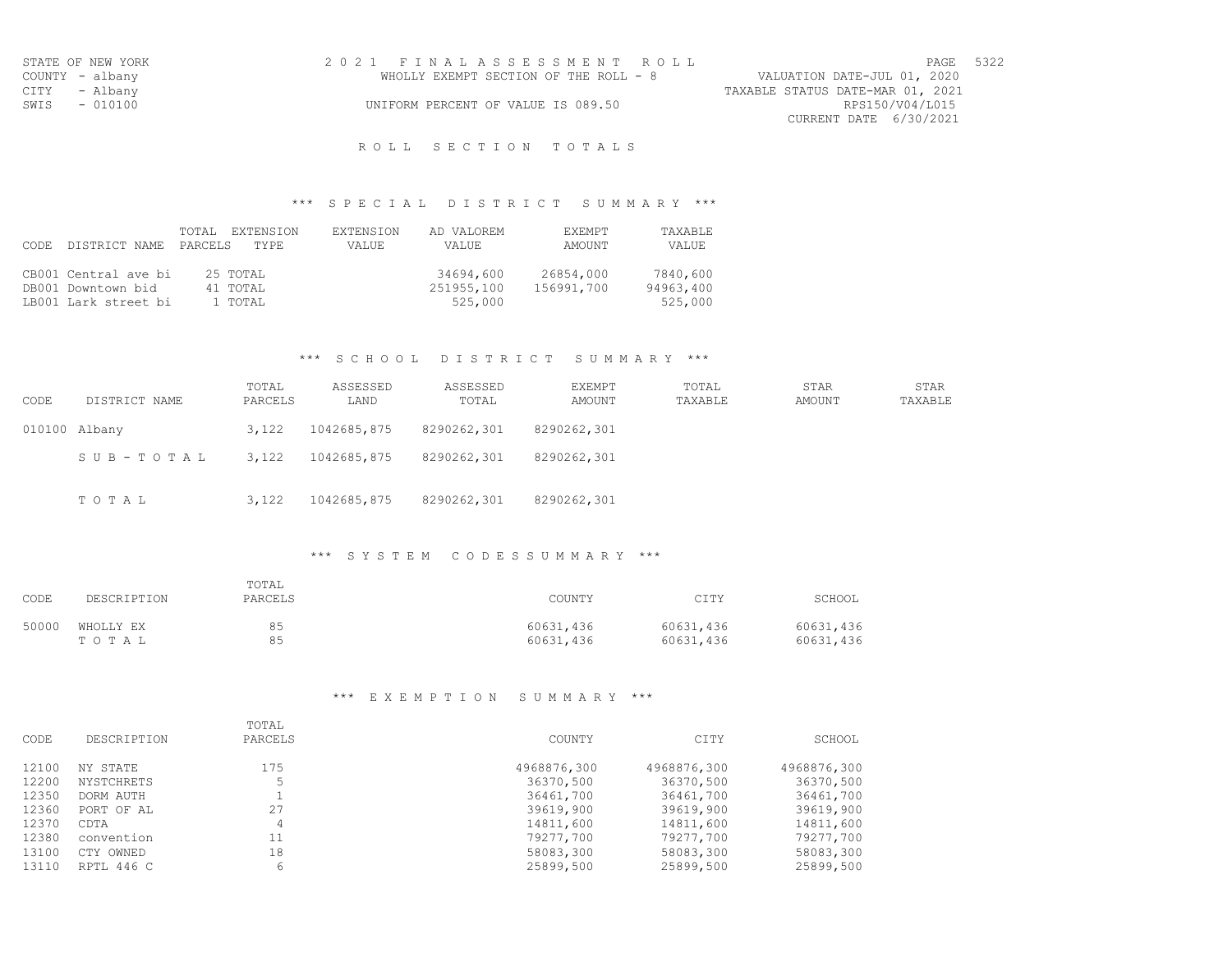| STATE OF NEW YORK | 2021 FINALASSESSMENT ROLL             | PAGE 5323                        |
|-------------------|---------------------------------------|----------------------------------|
|                   |                                       |                                  |
| COUNTY - albany   | WHOLLY EXEMPT SECTION OF THE ROLL - 8 | VALUATION DATE-JUL 01, 2020      |
| CITY - Albany     |                                       | TAXABLE STATUS DATE-MAR 01, 2021 |
| SWIS - 010100     | UNIFORM PERCENT OF VALUE IS 089.50    | RPS150/V04/L015                  |
|                   |                                       | CURRENT DATE 6/30/2021           |
|                   |                                       |                                  |

# R O L L S E C T I O N T O T A L S

# \*\*\* E X E M P T I O N S U M M A R Y \*\*\*

|       |             | TOTAL   |             |             |             |
|-------|-------------|---------|-------------|-------------|-------------|
| CODE  | DESCRIPTION | PARCELS | COUNTY      | CITY        | SCHOOL      |
| 13350 | RPTL 406(1  | 556     | 244524,780  | 244524,780  | 244524,780  |
| 13500 | TWN OWNED   | 3       | 67,000      | 67,000      | 67,000      |
| 13800 | SCH DIST    | 55      | 191190,100  | 191190,100  | 191190,100  |
| 13890 | ALDC        | 52      | 6253,680    | 6253,680    | 6253,680    |
| 13970 | OTB         | 1       | 1056,900    | 1056,900    | 1056,900    |
| 14000 | WATER/PARK  | 65      | 26443,100   | 26443,100   | 26443,100   |
| 14100 | USA         | 11      | 167992,600  | 167992,600  | 167992,600  |
| 14110 | USA POST O  | 5       | 43871,000   | 43871,000   | 43871,000   |
| 18020 | TWN/CO IDA  | 161     | 332786,550  | 332786,550  | 332786,550  |
| 18040 | ALBANY HOU  | 242     | 220132,175  | 220132,175  | 220132,175  |
| 18060 | COMMUNITY   | 69      | 2113,600    | 2113,600    | 2113,600    |
| 18180 | <b>UDC</b>  | 2       | 10709,700   | 10709,700   | 10709,700   |
| 21600 | PARSONAGE   | 6       | 2245,600    | 2245,600    | 2245,600    |
| 25110 | CHURCH SCH  | 264     | 161674,600  | 161674,600  | 161674,600  |
| 25120 | NON P EDUC  | 175     | 329748,100  | 329748,100  | 329748,100  |
| 25130 | NON P CHAR  | 180     | 62425,780   | 62425,780   | 62425,780   |
| 25210 | NP HOSPITA  | 55      | 817999,540  | 817999,540  | 817999,540  |
| 25230 | NP MORAL I  | 400     | 208273,300  | 208273,300  | 208273,300  |
| 25900 | Land Banks  | 445     | 8266,160    | 8266,160    | 8266,160    |
| 26100 | VETORG CTS  | 9       | 1610,400    | 1610,400    | 1610,400    |
| 26250 | HISTORIC S  | 15      | 1599,800    | 1599,800    | 1599,800    |
| 26400 | VOL FIRE C  | 1       | 124,100     | 124,100     | 124,100     |
| 28520 | NP NURSE H  | 4       | 116772,500  | 116772,500  | 116772,500  |
| 29350 | LIBRARY     | 14      | 12349,300   | 12349,300   | 12349,300   |
|       | TOTAL       | 3,037   | 8229630,865 | 8229630,865 | 8229630,865 |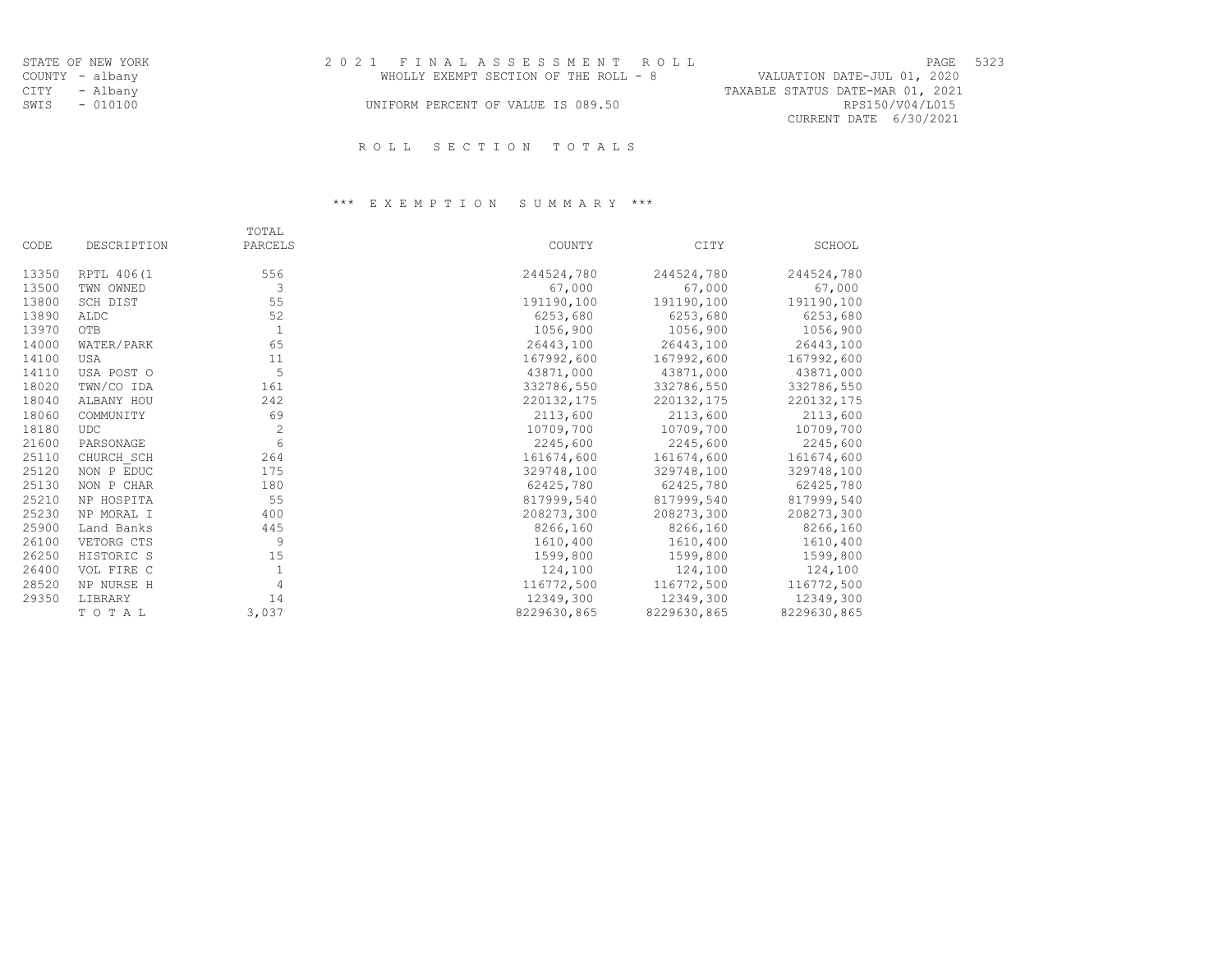|                 | STATE OF NEW YORK | 2021 FINALASSESSMENT ROLL                                            | PAGE | 5324 |
|-----------------|-------------------|----------------------------------------------------------------------|------|------|
| COUNTY - albany |                   | WHOLLY EXEMPT SECTION OF THE ROLL - 8<br>VALUATION DATE-JUL 01, 2020 |      |      |
| CITY - Albany   |                   | TAXABLE STATUS DATE-MAR 01, 2021                                     |      |      |
| SWIS - 010100   |                   | RPS150/V04/L015<br>UNIFORM PERCENT OF VALUE IS 089.50                |      |      |
|                 |                   | CURRENT DATE 6/30/2021                                               |      |      |

# \*\*\* G R A N D T O T A L S \*\*\*

| ROLL |             | TOTAL   | ASSESSED | ASSESSED | TAXABLE | TAXABLE         | TAXABLE | STAR    |
|------|-------------|---------|----------|----------|---------|-----------------|---------|---------|
| SEC  | DESCRIPTION | PARCELS | LAND     | TOTAL    | COUNTY  | ヘエホソ<br>- - - - | SCHOOL  | TAXABLE |

8 WHOLLY EXEMPT 3,122 1042685,875 8290262,301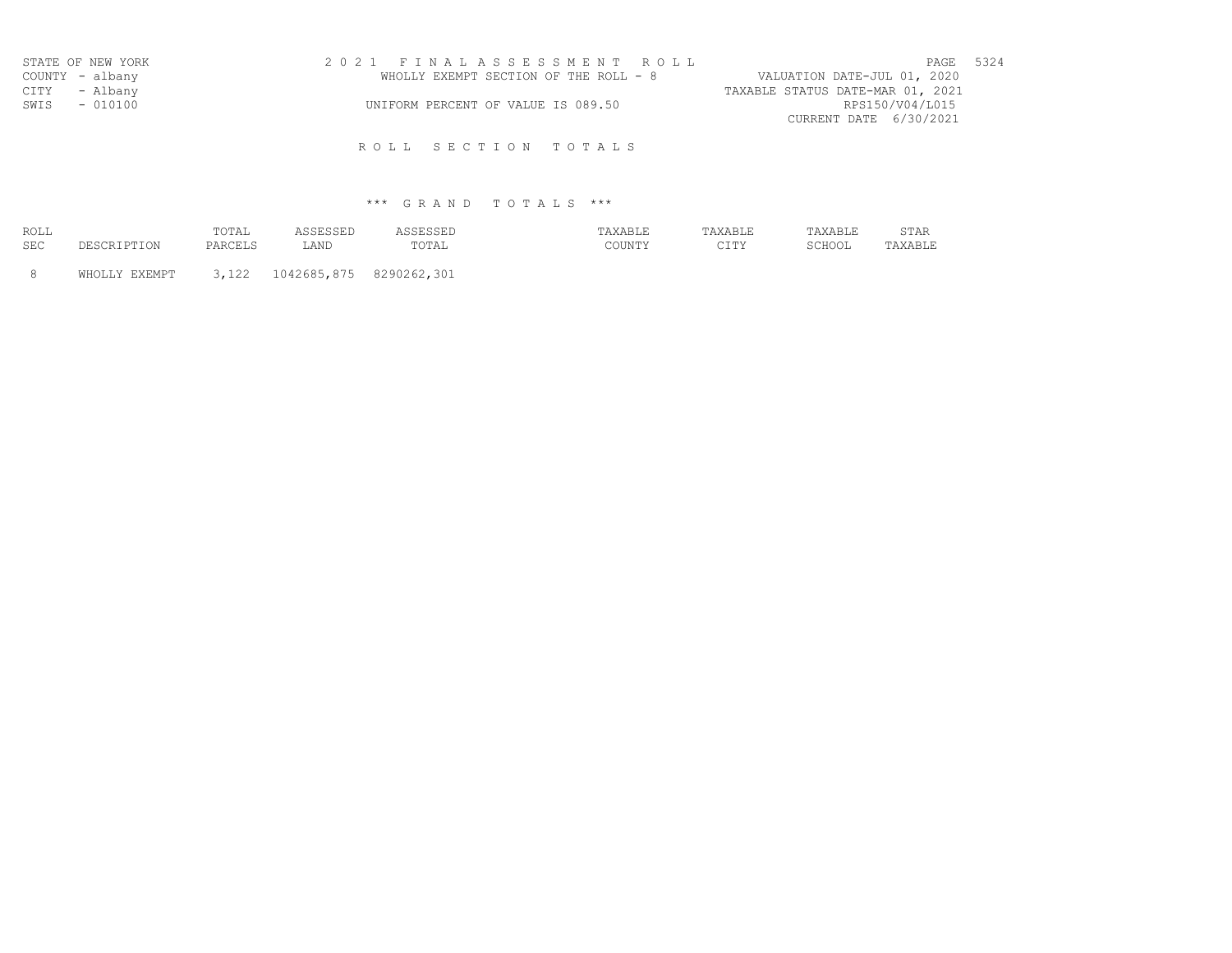| AGE | 32 |
|-----|----|
|     |    |

| SIAIP UP NPW TURN |           |  |
|-------------------|-----------|--|
| COUNTY            | - albany  |  |
| CTTY              | - Albany  |  |
| SWTS              | $-010100$ |  |

VALUATION DATE-JUL 01, 2020 S W I S T O T A L S TAXABLE STATUS DATE-MAR 01, 2021 UNIFORM PERCENT OF VALUE IS 089.50 RPS150/V04/L015 CURRENT DATE 6/30/2021

\*\*\* S P E C I A L D I S T R I C T S U M M A R Y \*\*\*

## \*\*\* H O M E S T E A D \*\*\*

|                                 |         | TOTAL EXTENSION | EXTENSION | AD VALOREM | <b>F.XEMPT</b> | <b>TAXABLE</b> |
|---------------------------------|---------|-----------------|-----------|------------|----------------|----------------|
| CODE DISTRICT NAME PARCELS TYPE |         |                 | VALUE     | VALUE      | AMOUNT         | VALUE          |
|                                 | & PARTS |                 |           |            |                |                |

### NO SPECIAL DISTRICTS AT THIS LEVEL

\*\*\* N O N - H O M E S T E A D \*\*\*

|                                 |         | TOTAL EXTENSION |       | EXTENSION AD VALOREM | <b>EXEMPT</b> | TAXABLE |
|---------------------------------|---------|-----------------|-------|----------------------|---------------|---------|
| CODE DISTRICT NAME PARCELS TYPE |         |                 | VALUE | VALUE                | AMOUNT        | VALUE   |
|                                 | & PARTS |                 |       |                      |               |         |

#### NO SPECIAL DISTRICTS AT THIS LEVEL

## \*\*\* S W I S \*\*\*

|       |                      | TOTAL EXTENSION | EXTENSION    | AD VALOREM | EXEMPT     | TAXABLE.   |
|-------|----------------------|-----------------|--------------|------------|------------|------------|
| CODE. | DISTRICT NAME        | PARCELS<br>TYPE | <b>VALUE</b> | VALUE      | AMOUNT     | VALUE      |
|       |                      |                 |              |            |            |            |
|       | CB001 Central ave bi | 402 TOTAL       |              | 238998,433 | 28110,907  | 210887,526 |
|       | DB001 Downtown bid   | 280 TOTAL       |              | 529385,404 | 212774,397 | 316611,007 |
|       | LB001 Lark street bi | 163 TOTAL       |              | 35291,100  |            | 35291,100  |

#### \*\*\* S C H O O L D I S T R I C T S U M M A R Y \*\*\*

| CODE          | DISTRICT NAME | TOTAL<br>PARCELS & PARTS | ASSESSED<br>LAND | ASSESSED<br>TOTAL | EXEMPT<br>AMOUNT | TOTAL<br>TAXABLE | STAR<br>AMOUNT | STAR<br>TAXABLE |
|---------------|---------------|--------------------------|------------------|-------------------|------------------|------------------|----------------|-----------------|
| 010100 Albany |               | 24,946                   | 676037,889       | 3266001,595       | 235355,506       | 3030646,089      | 306191,709     | 2724454,380     |
|               | SUB-TOTAL     | 24,946                   | 676037,889       | 3266001,595       | 235355,506       | 3030646,089      | 306191,709     | 2724454,380     |
|               | TOTAL         | 24,946                   | 676037,889       | 3266001,595       | 235355,506       | 3030646,089      | 306191,709     | 2724454,380     |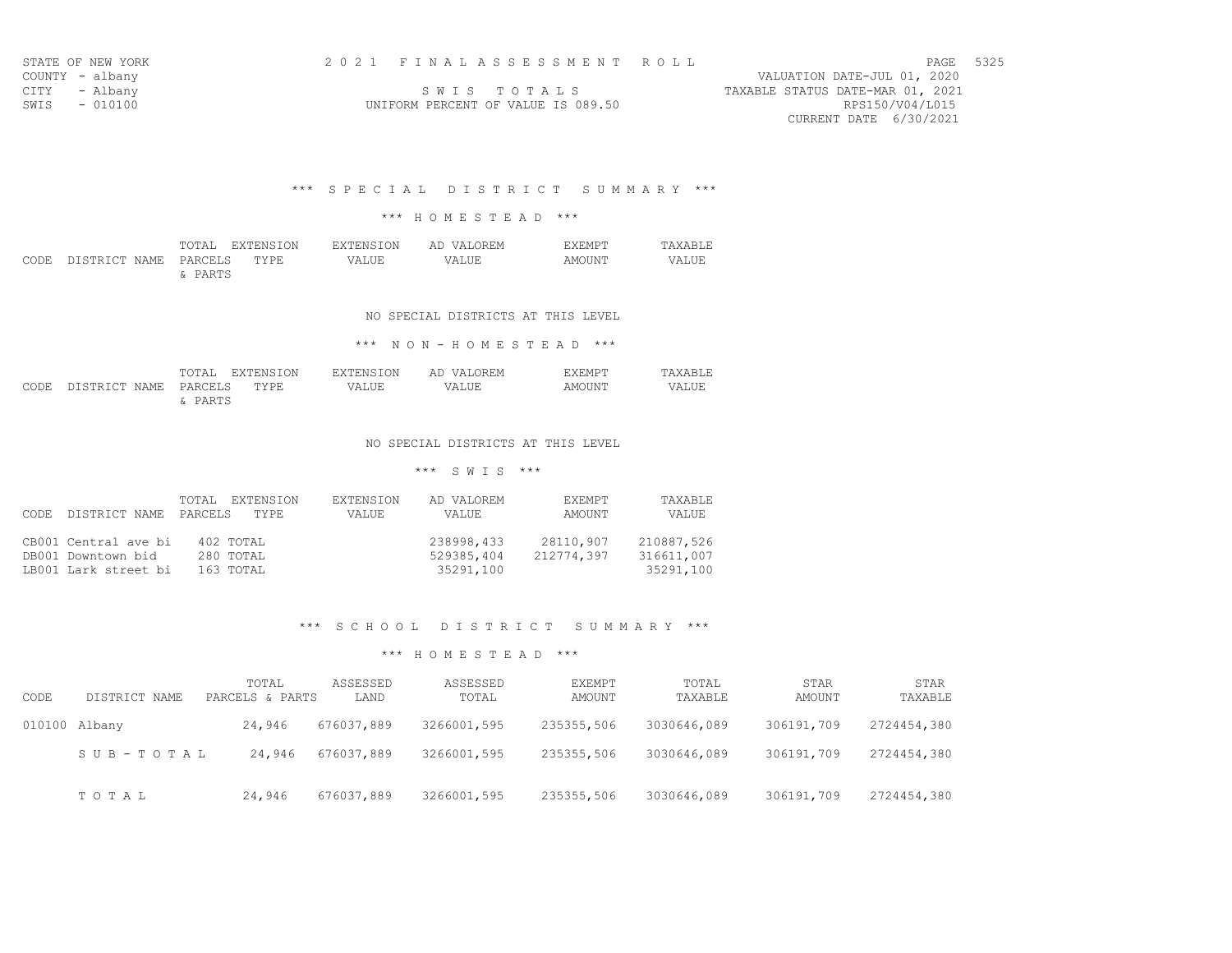| STATE OF NEW YORK | 2021 FINALASSESSMENT ROLL          | PAGE                             | 5326 |
|-------------------|------------------------------------|----------------------------------|------|
| COUNTY - albany   |                                    | VALUATION DATE-JUL 01, 2020      |      |
| CITY - Albany     | SWIS TOTALS                        | TAXABLE STATUS DATE-MAR 01, 2021 |      |
| SWIS<br>$-010100$ | UNIFORM PERCENT OF VALUE IS 089.50 | RPS150/V04/L015                  |      |
|                   |                                    | CURRENT DATE 6/30/2021           |      |

## \*\*\* N O N - H O M E S T E A D \*\*\*

|        |                       | TOTAL           | ASSESSED    | ASSESSED         | <b>EXEMPT</b> | TOTAL       | STAR       | STAR        |
|--------|-----------------------|-----------------|-------------|------------------|---------------|-------------|------------|-------------|
| CODE   | DISTRICT NAME         | PARCELS & PARTS | LAND        | TOTAL            | AMOUNT        | TAXABLE     | AMOUNT     | TAXABLE     |
| 010100 | Albany                | 4,746           | 1442143,175 | 10211840,136     | 8321797,526   | 1890042,610 | 423,670    | 1889618,940 |
|        | $S \cup B - TO T A L$ | 4,746           | 1442143,175 | 10211840,136     | 8321797,526   | 1890042,610 | 423,670    | 1889618,940 |
|        | TOTAL                 | 4,746           | 1442143,175 | 10211840,136     | 8321797,526   | 1890042,610 | 423,670    | 1889618,940 |
|        |                       |                 |             | S W T S<br>$***$ | $***$         |             |            |             |
|        |                       | TOTAL           | ASSESSED    | ASSESSED         | EXEMPT        | TOTAL       | STAR       | STAR        |
| CODE   | DISTRICT NAME         | PARCELS         | LAND        | TOTAL            | AMOUNT        | TAXABLE     | AMOUNT     | TAXABLE     |
| 010100 | Albany                | 29,692          | 2118181,064 | 13477841,731     | 8557153,032   | 4920688,699 | 306615,379 | 4614073,320 |
|        | SUB-TOTAL             | 29,692          | 2118181,064 | 13477841,731     | 8557153,032   | 4920688,699 | 306615,379 | 4614073,320 |
|        |                       |                 |             |                  |               |             |            |             |

## \*\*\* S Y S T E M C O D E S S U M M A R Y \*\*\*

| CODE           | DESCRIPTION          | TOTAL<br>PARCELS & PARTS | COUNTY                     | CITY      | SCHOOL    |
|----------------|----------------------|--------------------------|----------------------------|-----------|-----------|
| 50000<br>51002 | WHOLLY EX<br>CONDO C | 62<br>422                | 26769,336<br>6705,245      | 26769,336 | 26769,336 |
|                | TOTAL                | 484                      | 33474,581                  | 26769,336 | 26769,336 |
|                |                      |                          | *** NON-HOMESTEAD<br>$***$ |           |           |

|      |                 | TOTAL           |           |           |           |
|------|-----------------|-----------------|-----------|-----------|-----------|
| CODE | DESCRIPTION     | PARCELS & PARTS | COUNTY    | CITY      | SCHOOL    |
|      | 50000 WHOLLY EX | 24              | 33866,100 | 33866,100 | 33866,100 |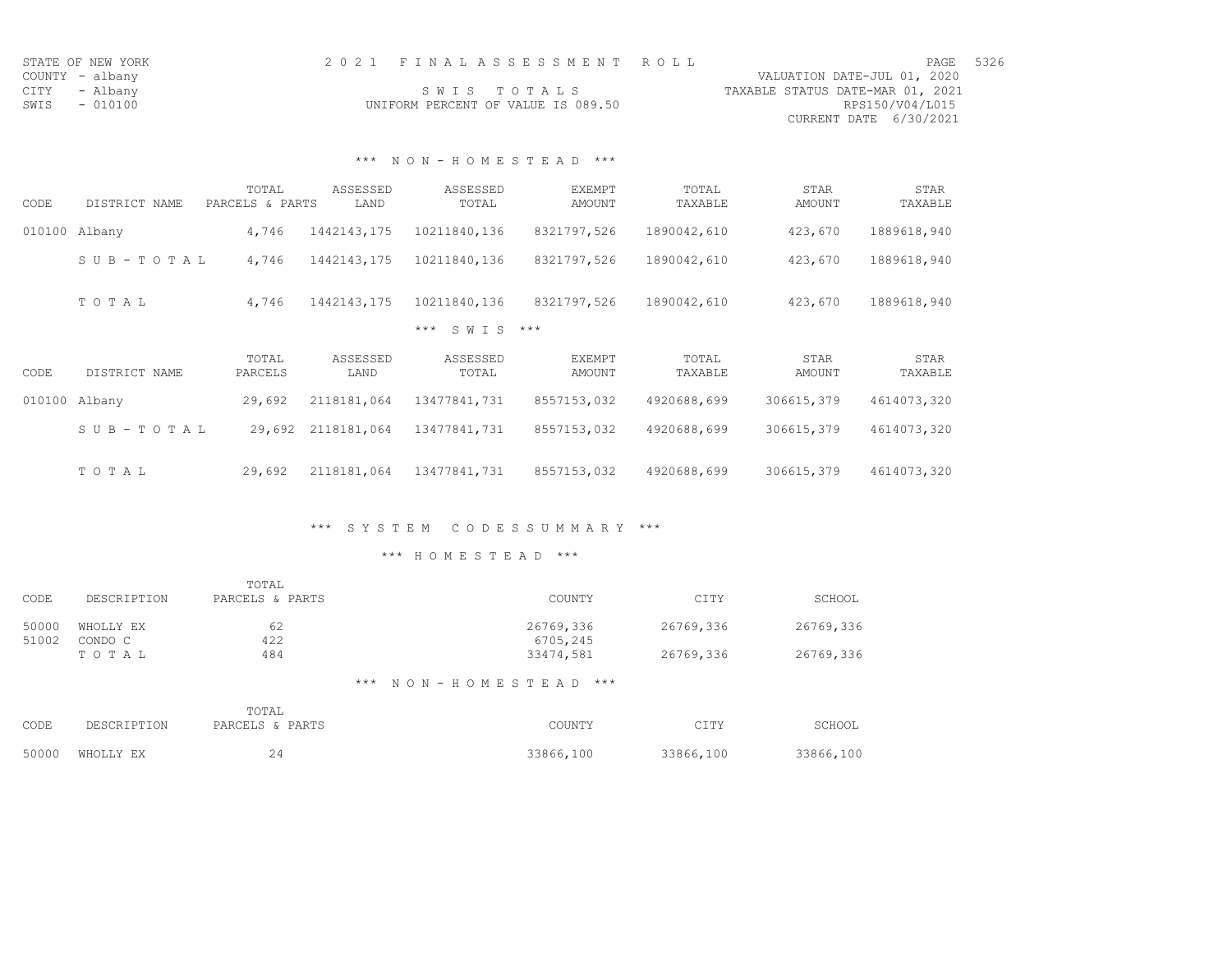| STATE OF NEW YORK | 2021 FINALASSESSMENT ROLL                             | PAGE | 5327 |
|-------------------|-------------------------------------------------------|------|------|
| COUNTY - albany   | VALUATION DATE-JUL 01, 2020                           |      |      |
| CITY - Albany     | TAXABLE STATUS DATE-MAR 01, 2021<br>SWIS TOTALS       |      |      |
| SWIS - 010100     | RPS150/V04/L015<br>UNIFORM PERCENT OF VALUE IS 089.50 |      |      |
|                   | CURRENT DATE 6/30/2021                                |      |      |

# \*\*\* S Y S T E M C O D E S S U M M A R Y \*\*\*

## \*\*\* N O N - H O M E S T E A D \*\*\*

| CODE           | DESCRIPTION          | TOTAL<br>PARCELS & PARTS | COUNTY                 | CITY      | SCHOOL    |
|----------------|----------------------|--------------------------|------------------------|-----------|-----------|
|                | TOTAL                | 24                       | 33866,100              | 33866,100 | 33866,100 |
|                |                      |                          | $***$<br>$***$<br>SWIS |           |           |
| CODE           | DESCRIPTION          | TOTAL<br>PARCELS         | COUNTY                 | CITY      | SCHOOL    |
| 50000<br>51002 | WHOLLY EX<br>CONDO C | 86<br>422                | 60635,436<br>6705,245  | 60635,436 | 60635,436 |
|                | TOTAL                | 508                      | 67340,681              | 60635,436 | 60635,436 |

## \*\*\* E X E M P T I O N S U M M A R Y \*\*\*

|       |             | TOTAL           |           |           |           |
|-------|-------------|-----------------|-----------|-----------|-----------|
| CODE  | DESCRIPTION | PARCELS & PARTS | COUNTY    | CITY      | SCHOOL    |
| 12100 | NY STATE    | 28              | 13869,100 | 13869,100 | 13869,100 |
| 12200 | NYSTCHRETS  | 2               | 44,600    | 44,600    | 44,600    |
| 13100 | CTY OWNED   |                 | 99,900    | 99,900    | 99,900    |
| 13350 | RPTL 406(1  | 217             | 5316,300  | 5316,300  | 5316,300  |
| 13800 | SCH DIST    | 17              | 960,900   | 960,900   | 960,900   |
| 13890 | ALDC        | $\overline{c}$  | 107,300   | 107,300   | 107,300   |
| 14000 | WATER/PARK  | 50              | 548,100   | 548,100   | 548,100   |
| 14100 | USA         | 4               | 319,100   | 319,100   | 319,100   |
| 18020 | TWN/CO IDA  | 81              | 9786,300  | 9786,300  | 9786,300  |
| 18040 | ALBANY HOU  | 177             | 15718,675 | 15718,675 | 15718,675 |
| 18060 | COMMUNITY   | 61              | 692,600   | 692,600   | 692,600   |
| 21600 | PARSONAGE   | 5               | 1999,500  | 1999,500  | 1999,500  |
| 25110 | CHURCH SCH  | 110             | 4938,600  | 4938,600  | 4938,600  |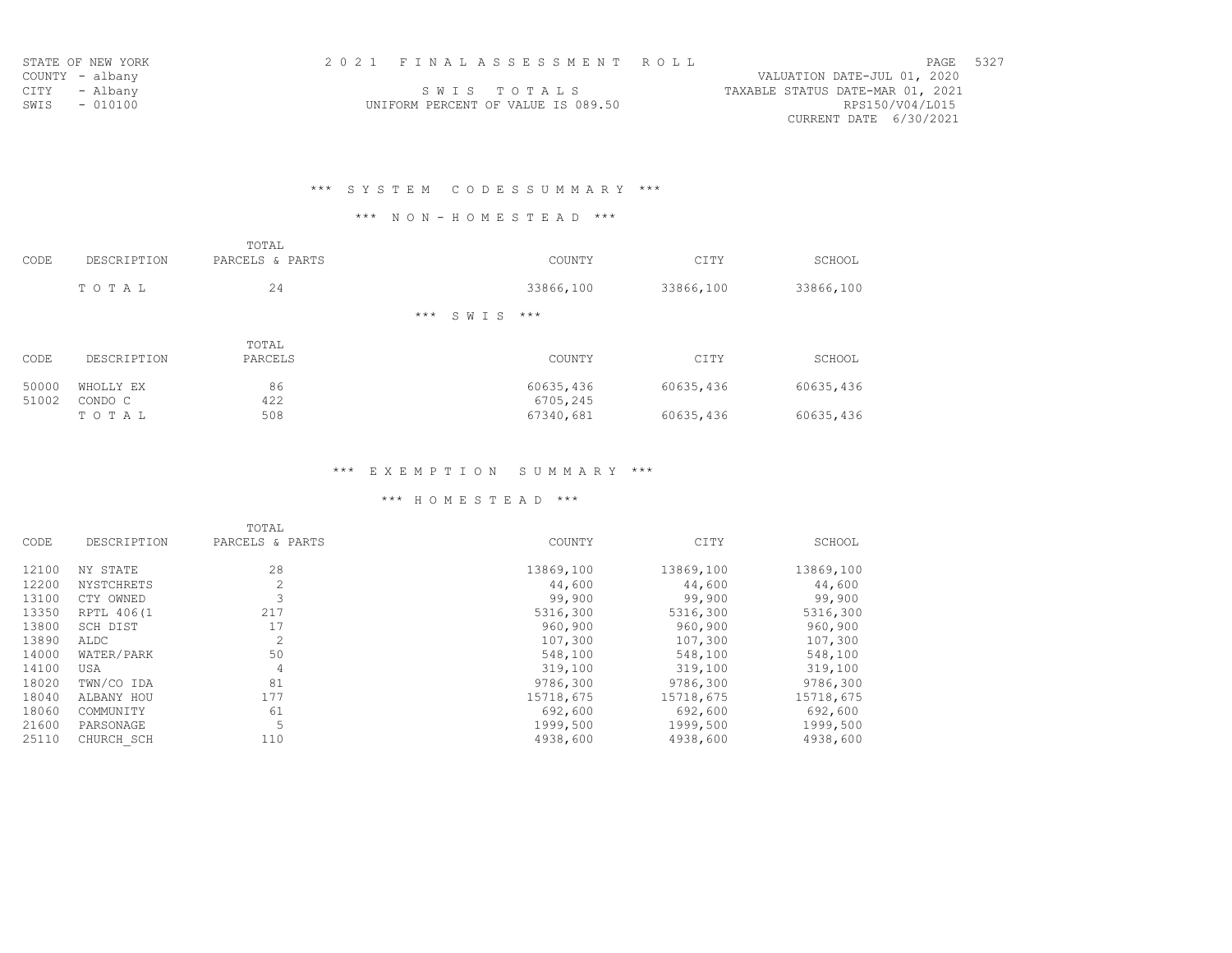| םי  | ר ר |
|-----|-----|
| тг. | 34  |
|     |     |

TAXABLE STATUS DATE-MAR 01, 2021<br>RPS150/V04/L015

CURRENT DATE 6/30/2021

|                                    |  |  | SWIS TOTALS |  |  |  |
|------------------------------------|--|--|-------------|--|--|--|
| UNIFORM PERCENT OF VALUE IS 089.50 |  |  |             |  |  |  |

### \*\*\* E X E M P T I O N S U M M A R Y \*\*\*

### \*\*\* H O M E S T E A D \*\*\*

|       |                 | TOTAL           |            |            |            |
|-------|-----------------|-----------------|------------|------------|------------|
| CODE  | DESCRIPTION     | PARCELS & PARTS | COUNTY     | CITY       | SCHOOL     |
| 25120 | NON P EDUC      | 60              | 6438,400   | 6438,400   | 6438,400   |
| 25130 | NON P CHAR      | 126             | 5340,900   | 5340,900   | 5340,900   |
| 25210 | NP HOSPITA      | $\overline{c}$  | 150,200    | 150,200    | 150,200    |
| 25230 | NP MORAL I      | 260             | 24062,350  | 24062,350  | 24062,350  |
| 25900 | Land Banks      | 407             | 5812,800   | 5812,800   | 5812,800   |
| 26100 | VETORG CTS      | 3               | 10,200     | 10,200     | 10,200     |
| 26250 | HISTORIC S      | 13              | 424,900    | 424,900    | 424,900    |
| 28520 | NP NURSE H      | $\mathbf{1}$    | 2780,500   | 2780,500   | 2780,500   |
| 29350 | LIBRARY         | $\overline{7}$  | 35,300     | 35,300     | 35,300     |
| 41001 | CHG LVL CT      | 87              | 4481,013   | 4481,013   |            |
| 41120 | VETWAR CTS      | 1,245           | 30163,571  | 30213,790  | 6711,014   |
| 41130 | VETCOM CTS      | 599             | 23984,029  | 23996,978  | 5381,374   |
| 41140 | VETDIS CTS      | 184             | 7555,975   | 7560,505   | 2793,365   |
| 41400 | CLERGY          | 29              | 43,500     | 43,500     | 43,500     |
| 41800 | AGED - ALL      | 1,161           | 72538,955  | 72762,156  | 77573,855  |
| 41801 | AGED C&T        | $\overline{c}$  | 82,750     | 82,750     |            |
| 41834 | ENH STAR        | 2,198           |            |            | 134885,927 |
| 41854 | <b>BAS STAR</b> | 6,126           |            |            | 171305,782 |
| 41930 | LIM DIS         | 77              | 4157,175   | 4155,330   | 4254,330   |
| 41960 | Historic P      | 3               | 389,200    | 389,200    | 389,200    |
| 41963 | HISTORIC        | $\overline{c}$  |            | 98,200     |            |
| 41986 | Low/Mod In      | 91              |            | 5395,501   | 5395,501   |
| 44210 | Phyim CTS       | 5               | 180,000    | 180,000    | 180,000    |
| 47590 | Mix-use Pr      | 1               | 140,000    | 140,000    | 140,000    |
| 47596 | Mix-use Pr      | 25              |            | 6267,506   | 6267,506   |
|       | TOTAL           | 13,471          | 243172,693 | 255222,954 | 514777,879 |

\*\*\* N O N - H O M E S T E A D \*\*\*

| CODE  | DESCRIPTION | TOTAL<br>PARCELS & PARTS | COUNTY      | CITY        | SCHOOL      |
|-------|-------------|--------------------------|-------------|-------------|-------------|
| 12100 | NY STATE    | 148                      | 4955105,200 | 4955105,200 | 4955105,200 |
| 12200 | NYSTCHRETS  |                          | 36325,900   | 36325,900   | 36325,900   |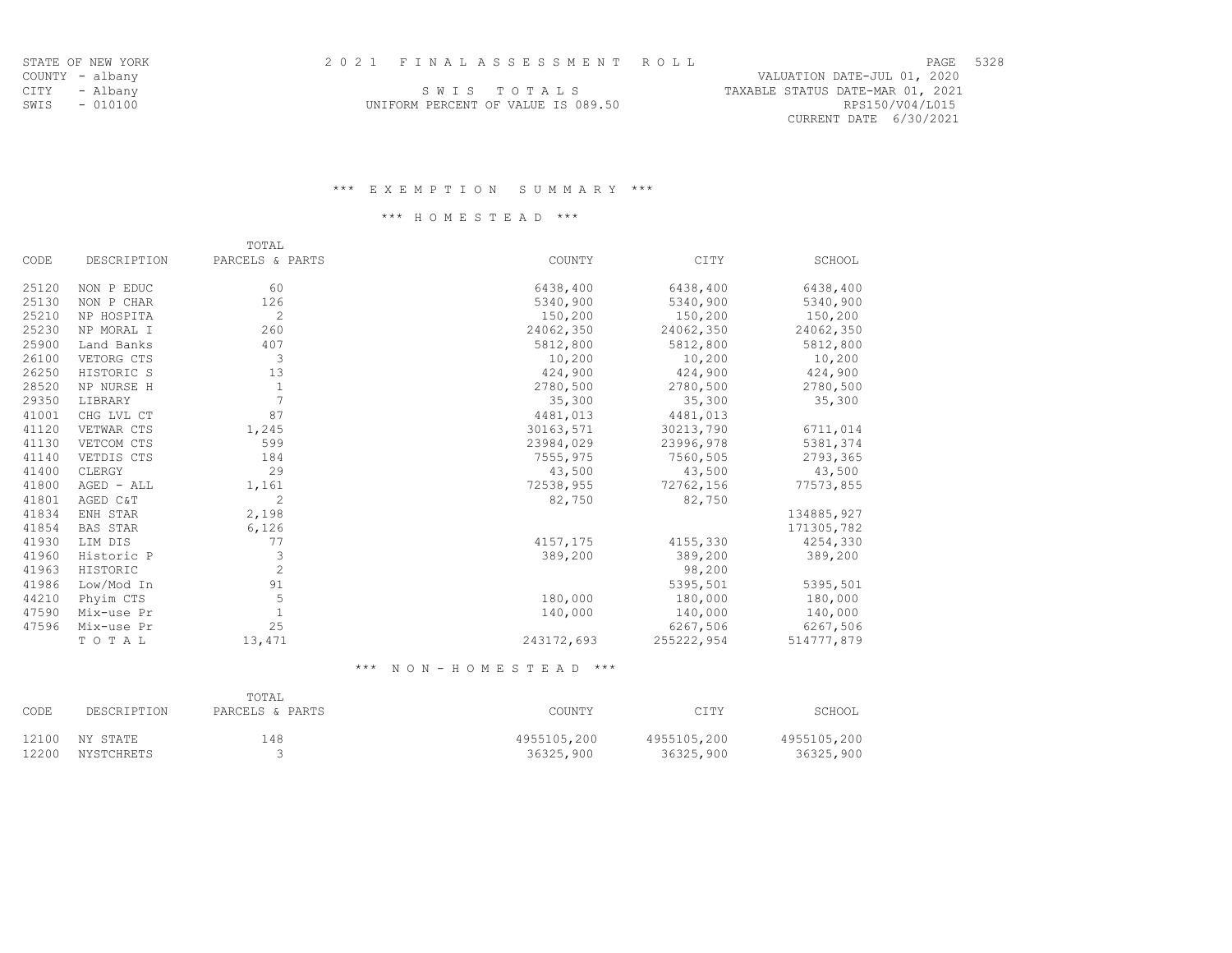|                                 |  | PAGE 5329 |  |
|---------------------------------|--|-----------|--|
| VALUATION DATE-JUL 01, 2020     |  |           |  |
| ------- ------ ---- --- ^* ^^^* |  |           |  |

RPS150/V04/L015<br>CURRENT DATE 6/30/2021

CITY - Albany SWISTOTALS SALLS TO TALS SWIS - 010100 CONSTRUCTED TO MAKE UNIFORM PERCENT OF VALUE IS 089.50 CONSTRUCTED A RPS150/V04/L015

#### \*\*\* E X E M P T I O N S U M M A R Y \*\*\*

### \*\*\* N O N - H O M E S T E A D \*\*\*

|             | TOTAL           |            |            |            |
|-------------|-----------------|------------|------------|------------|
| DESCRIPTION | PARCELS & PARTS | COUNTY     | CITY       | SCHOOL     |
| DORM AUTH   | 1               | 36461,700  | 36461,700  | 36461,700  |
| PORT OF AL  | 27              | 39619,900  | 39619,900  | 39619,900  |
| CDTA        | $\overline{4}$  | 14811,600  | 14811,600  | 14811,600  |
| convention  | 11              | 79277,700  | 79277,700  | 79277,700  |
| CTY OWNED   | 19              | 130179,280 | 130179,280 | 130179,280 |
| RPTL 446 C  | 6               | 25899,500  | 25899,500  | 25899,500  |
| RPTL 406(1  | 339             | 239208,480 | 239208,480 | 239208,480 |
| TWN OWNED   | 3               | 67,000     | 67,000     | 67,000     |
| SCH DIST    | 38              | 190229,200 | 190229,200 | 190229,200 |
| ALDC        | 50              | 6146,380   | 6146,380   | 6146,380   |
| OTB         | $\overline{1}$  | 1056,900   | 1056,900   | 1056,900   |
| WATER/PARK  | 16              | 26502,440  | 26502,440  | 26502,440  |
| <b>USA</b>  | 7               | 167673,500 | 167673,500 | 167673,500 |
| USA POST O  | 5               | 43871,000  | 43871,000  | 43871,000  |
| TWN/CO IDA  | 82              | 335381,250 | 335381,250 | 335381,250 |
| ALBANY HOU  | 65              | 204413,500 | 204413,500 | 204413,500 |
| COMMUNITY   | 8               | 1421,000   | 1421,000   | 1421,000   |
| <b>UDC</b>  | $\overline{c}$  | 10709,700  | 10709,700  | 10709,700  |
| PARSONAGE   | $\mathbf{1}$    | 246,100    | 246,100    | 246,100    |
| CHURCH SCH  | 157             | 158119,600 | 158119,600 | 158119,600 |
| NON P EDUC  | 119             | 334753,880 | 334753,880 | 334753,880 |
| NON P CHAR  | 59              | 62845,458  | 62845,458  | 62845,458  |
| NP HOSPITA  | 54              | 819098,640 | 819098,640 | 819098,640 |
| NP MORAL I  | 151             | 188798,929 | 188798,929 | 188798,929 |
| NON PROFIT  | 1               | 776,781    | 776,781    | 776,781    |
| RPTL428 FR  | $\mathbf{1}$    | 1532,309   | 1532,309   | 1532,309   |
| NP MEDICAL  | $\mathbf{1}$    | 1681,500   | 1681,500   | 1681,500   |
| Land Banks  | 38              | 2453,360   | 2453,360   | 2453,360   |
| VETORG CTS  | $7\phantom{.0}$ | 1943,280   | 1943,280   | 1943,280   |
| HISTORIC S  | 2               | 1174,900   | 1174,900   | 1174,900   |
| VOL FIRE C  | $1\,$           | 124,100    | 124,100    | 124,100    |
| NP NURSE H  | 3               | 113992,000 | 113992,000 | 113992,000 |
| LIBRARY     | 7               | 12314,000  | 12314,000  | 12314,000  |
| CHG LVL CT  | $\mathbf{1}$    | 62,285     | 62,285     |            |
|             |                 |            |            |            |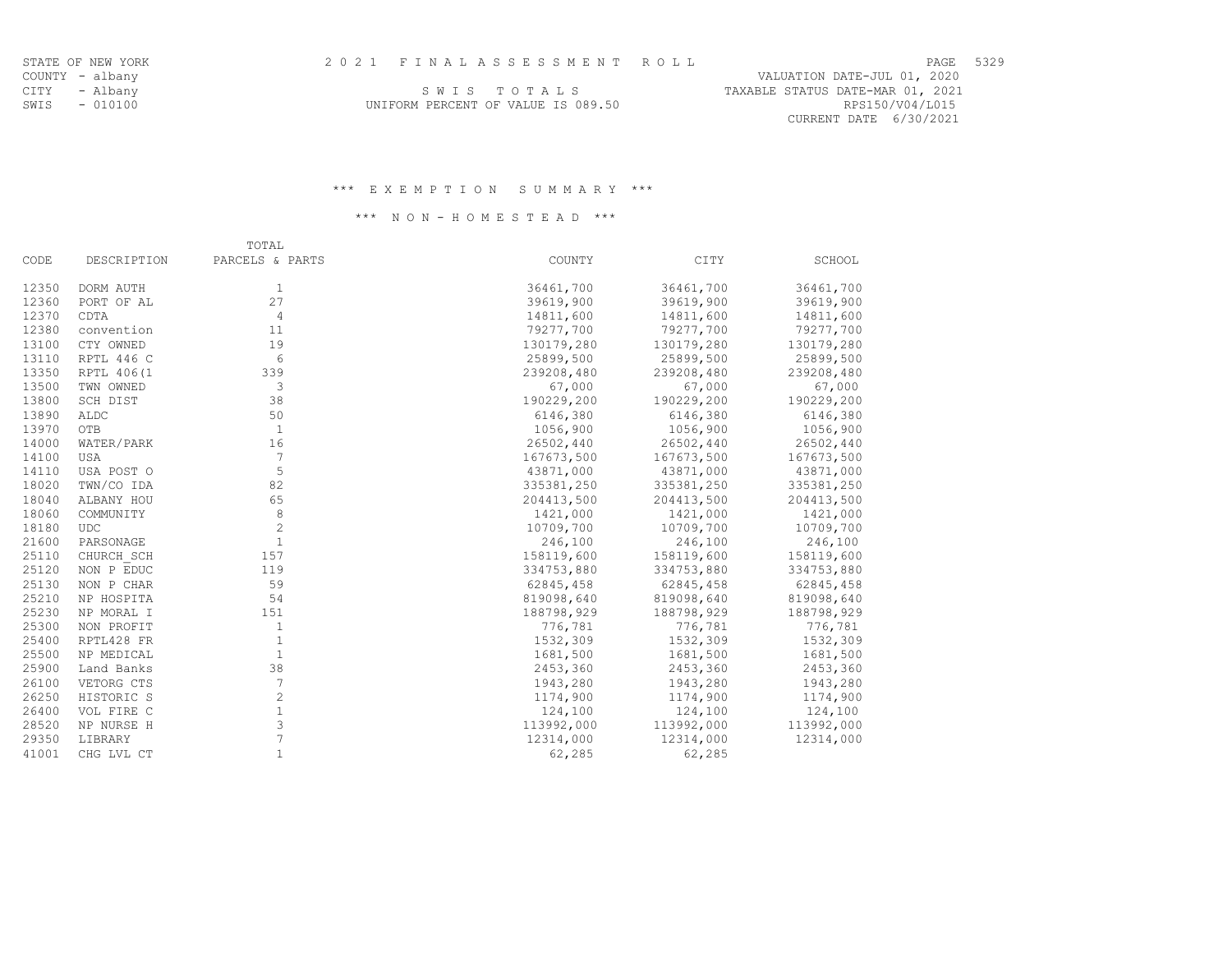| パード | Ω<br>. . |
|-----|----------|
|     |          |

| CITY - Albany | SWIS TOTALS                        | TAXABLE STATUS DATE-MAR 01, 2021 |
|---------------|------------------------------------|----------------------------------|
| SWIS - 010100 | UNIFORM PERCENT OF VALUE IS 089.50 | RPS150/V04/L015                  |
|               |                                    | CURRENT DATE 6/30/2021           |

### \*\*\* E X E M P T I O N S U M M A R Y \*\*\*

## \*\*\* N O N - H O M E S T E A D \*\*\*

|       |                 | TOTAL           |             |             |             |
|-------|-----------------|-----------------|-------------|-------------|-------------|
| CODE  | DESCRIPTION     | PARCELS & PARTS | COUNTY      | CITY        | SCHOOL      |
| 41120 | VETWAR CTS      | 3               | 60,548      | 60,548      | 16,110      |
| 41130 | VETCOM CTS      | $\overline{2}$  | 85,504      | 85,504      | 17,900      |
| 41140 | VETDIS CTS      |                 | 63,608      | 63,608      | 17,900      |
| 41800 | AGED - ALL      | $\overline{2}$  | 134,200     | 134,200     | 134,200     |
| 41834 | ENH STAR        | $\overline{2}$  |             |             | 85,450      |
| 41854 | <b>BAS STAR</b> | 12              |             |             | 338,220     |
| 41986 | Low/Mod In      | $\overline{2}$  |             | 203,651     | 203,651     |
| 47590 | Mix-use Pr      | 8               | 21258,700   | 21258,700   | 21258,700   |
| 47596 | Mix-use Pr      | 30              |             | 21531,178   | 21531,178   |
| 47610 | Bus Im CTS      | 4               | 535,820     | 87,200      | 535,820     |
|       | TOTAL           | 1,504           | 8266416,632 | 8287702,841 | 8288355,096 |

### \*\*\* S W I S \*\*\*

|       |             | TOTAL   |             |             |             |
|-------|-------------|---------|-------------|-------------|-------------|
| CODE  | DESCRIPTION | PARCELS | COUNTY      | CITY        | SCHOOL      |
| 12100 | NY STATE    | 176     | 4968974,300 | 4968974,300 | 4968974,300 |
| 12200 | NYSTCHRETS  |         | 36370,500   | 36370,500   | 36370,500   |
| 12350 | DORM AUTH   |         | 36461,700   | 36461,700   | 36461,700   |
| 12360 | PORT OF AL  | 27      | 39619,900   | 39619,900   | 39619,900   |
| 12370 | CDTA        | 4       | 14811,600   | 14811,600   | 14811,600   |
| 12380 | convention  | 11      | 79277,700   | 79277,700   | 79277,700   |
| 13100 | CTY OWNED   | 22      | 130279,180  | 130279,180  | 130279,180  |
| 13110 | RPTL 446 C  | 6       | 25899,500   | 25899,500   | 25899,500   |
| 13350 | RPTL 406(1  | 556     | 244524,780  | 244524,780  | 244524,780  |
| 13500 | TWN OWNED   |         | 67,000      | 67,000      | 67,000      |
| 13800 | SCH DIST    | 55      | 191190,100  | 191190,100  | 191190,100  |
| 13890 | ALDC        | 52      | 6253,680    | 6253,680    | 6253,680    |
| 13970 | <b>OTB</b>  |         | 1056,900    | 1056,900    | 1056,900    |
| 14000 | WATER/PARK  | 66      | 27050,540   | 27050,540   | 27050,540   |
| 14100 | USA         | 11      | 167992,600  | 167992,600  | 167992,600  |
| 14110 | USA POST O  | 5       | 43871,000   | 43871,000   | 43871,000   |
| 18020 | TWN/CO IDA  | 163     | 345167,550  | 345167,550  | 345167,550  |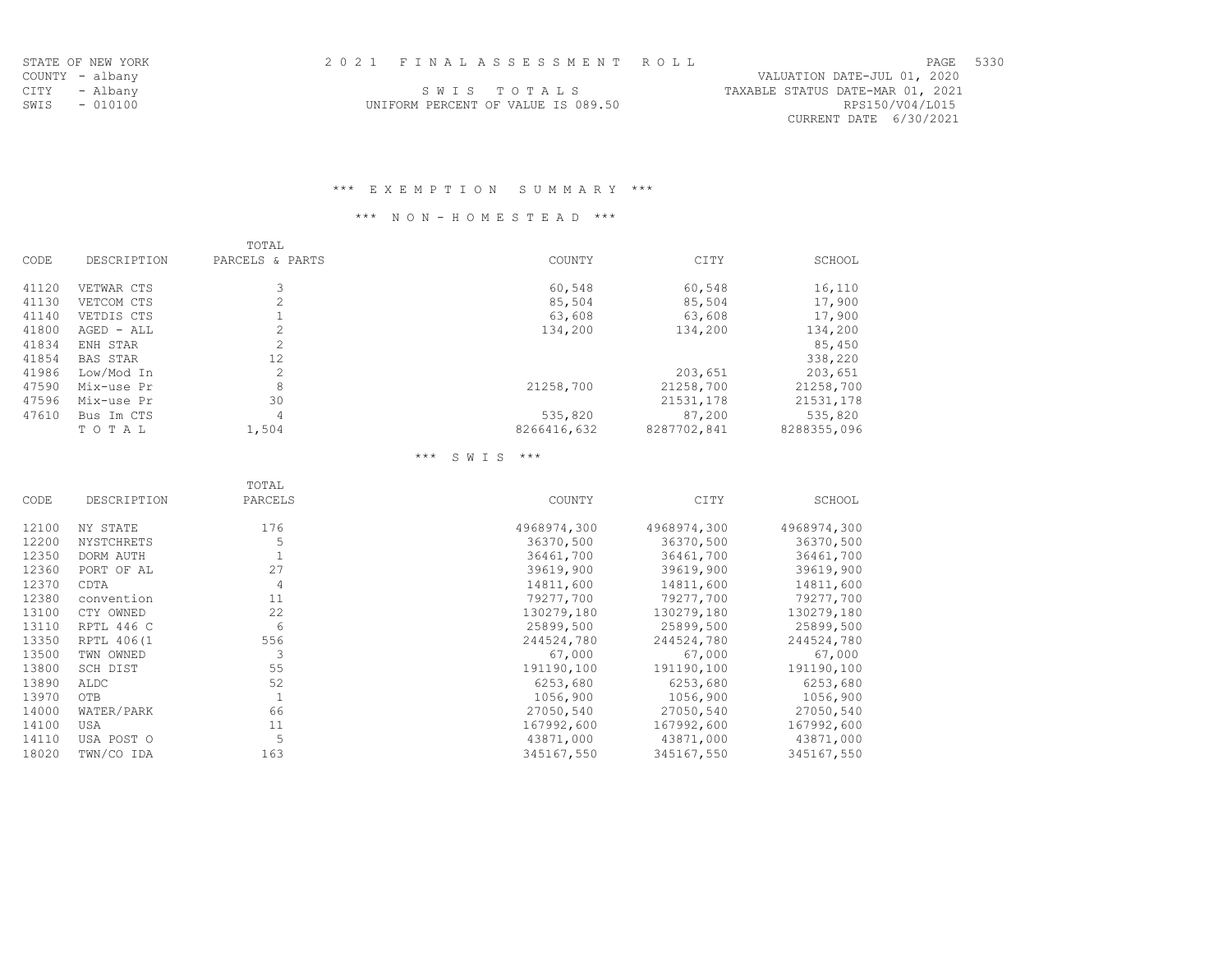RPS150/V04/L015 CURRENT DATE 6/30/2021

| CITY | - Albany      | SWIS TOTALS                        | TAXABLE STATUS DATE-MAR 01, 2021 |
|------|---------------|------------------------------------|----------------------------------|
|      | SWIS - 010100 | UNIFORM PERCENT OF VALUE IS 089.50 | RPS150/V04/L015                  |

### \*\*\* E X E M P T I O N S U M M A R Y \*\*\*

\*\*\* S W I S \*\*\*

|       |                 | TOTAL        |            |            |            |
|-------|-----------------|--------------|------------|------------|------------|
| CODE  | DESCRIPTION     | PARCELS      | COUNTY     | CITY       | SCHOOL     |
| 18040 | ALBANY HOU      | 242          | 220132,175 | 220132,175 | 220132,175 |
| 18060 | COMMUNITY       | 69           | 2113,600   | 2113,600   | 2113,600   |
| 18180 | <b>UDC</b>      | 2            | 10709,700  | 10709,700  | 10709,700  |
| 21600 | PARSONAGE       | 6            | 2245,600   | 2245,600   | 2245,600   |
| 25110 | CHURCH SCH      | 267          | 163058,200 | 163058,200 | 163058,200 |
| 25120 | NON P EDUC      | 179          | 341192,280 | 341192,280 | 341192,280 |
| 25130 | NON P CHAR      | 185          | 68186,358  | 68186,358  | 68186,358  |
| 25210 | NP HOSPITA      | 56           | 819248,840 | 819248,840 | 819248,840 |
| 25230 | NP MORAL I      | 411          | 212861,279 | 212861,279 | 212861,279 |
| 25300 | NON PROFIT      | 1            | 776,781    | 776,781    | 776,781    |
| 25400 | RPTL428 FR      | $\mathbf{1}$ | 1532,309   | 1532,309   | 1532,309   |
| 25500 | NP MEDICAL      | $\mathbf{1}$ | 1681,500   | 1681,500   | 1681,500   |
| 25900 | Land Banks      | 445          | 8266,160   | 8266,160   | 8266,160   |
| 26100 | VETORG CTS      | 10           | 1953,480   | 1953,480   | 1953,480   |
| 26250 | HISTORIC S      | 15           | 1599,800   | 1599,800   | 1599,800   |
| 26400 | VOL FIRE C      | $\mathbf{1}$ | 124,100    | 124,100    | 124,100    |
| 28520 | NP NURSE H      | 4            | 116772,500 | 116772,500 | 116772,500 |
| 29350 | LIBRARY         | 14           | 12349,300  | 12349,300  | 12349,300  |
| 41001 | CHG LVL CT      | 88           | 4543,298   | 4543,298   |            |
| 41120 | VETWAR CTS      | 1,248        | 30224,119  | 30274,338  | 6727,124   |
| 41130 | VETCOM CTS      | 601          | 24069,533  | 24082,482  | 5399,274   |
| 41140 | VETDIS CTS      | 185          | 7619,583   | 7624,113   | 2811,265   |
| 41400 | CLERGY          | 29           | 43,500     | 43,500     | 43,500     |
| 41800 | AGED - ALL      | 1,163        | 72673,155  | 72896,356  | 77708,055  |
| 41801 | AGED C&T        | 2            | 82,750     | 82,750     |            |
| 41834 | ENH STAR        | 2,200        |            |            | 134971,377 |
| 41854 | <b>BAS STAR</b> | 6,138        |            |            | 171644,002 |
| 41930 | LIM DIS         | 77           | 4157, 175  | 4155,330   | 4254,330   |
| 41960 | Historic P      | 3            | 389,200    | 389,200    | 389,200    |
| 41963 | HISTORIC        | 2            |            | 98,200     |            |
| 41986 | Low/Mod In      | 93           |            | 5599,152   | 5599,152   |
| 44210 | Phyim CTS       | 5            | 180,000    | 180,000    | 180,000    |
| 47590 | Mix-use Pr      | 9            | 21398,700  | 21398,700  | 21398,700  |
| 47596 | Mix-use Pr      | 55           |            | 27798,684  | 27798,684  |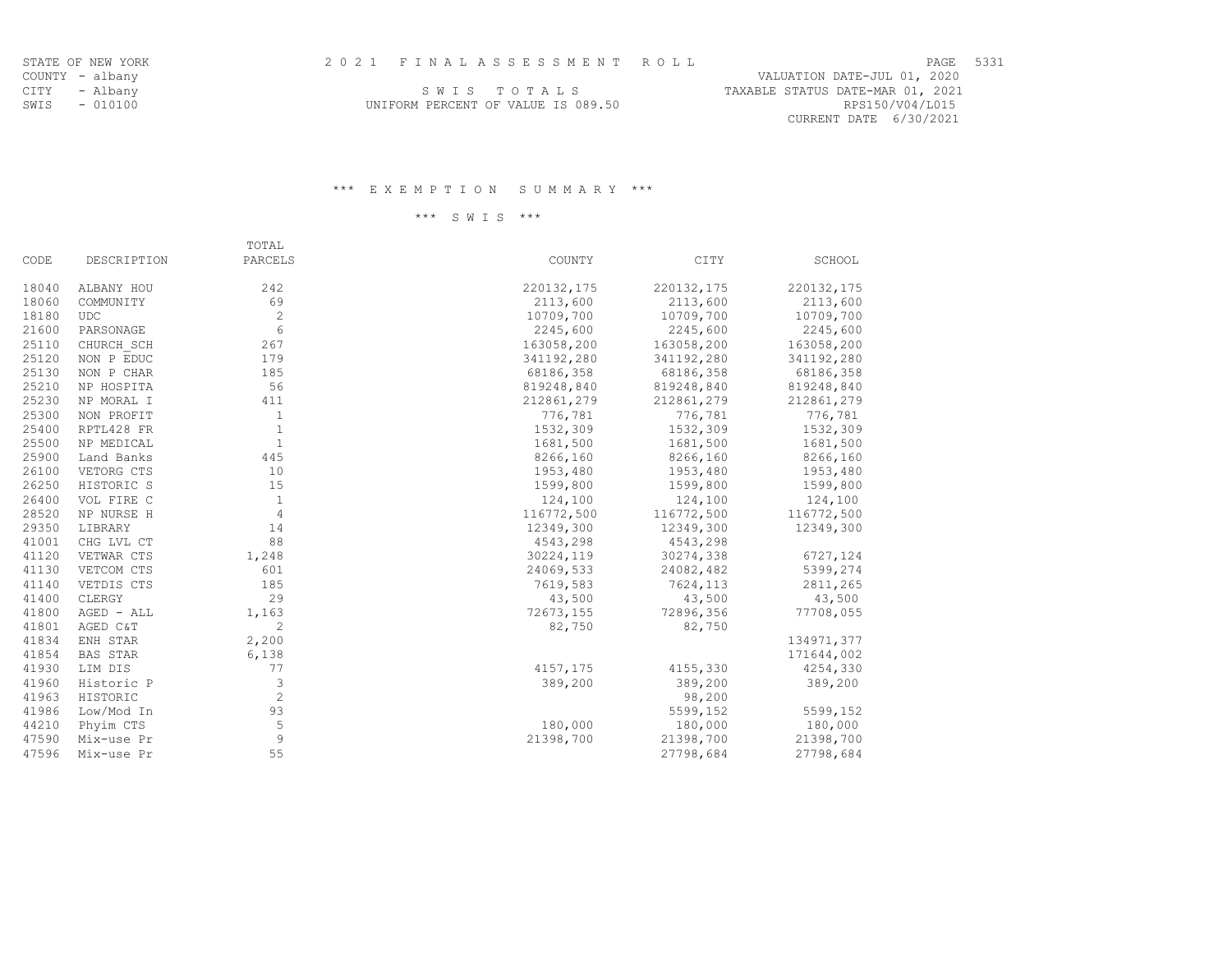| STATE OF NEW YORK |  | 2021 FINALASSESSMENT ROLL          |                                  | PAGE 5332 |  |
|-------------------|--|------------------------------------|----------------------------------|-----------|--|
| COUNTY - albany   |  |                                    | VALUATION DATE-JUL 01, 2020      |           |  |
| CITY - Albanv     |  | SWIS TOTALS                        | TAXABLE STATUS DATE-MAR 01, 2021 |           |  |
| SWIS - 010100     |  | UNIFORM PERCENT OF VALUE IS 089.50 | RPS150/V04/L015                  |           |  |
|                   |  |                                    | CURRENT DATE 6/30/2021           |           |  |

# \*\*\* E X E M P T I O N S U M M A R Y \*\*\*

\*\*\* S W I S \*\*\*

| CODE  | DESCRIPTION         | TOTAL<br>PARCELS | COUNTY                 | CITY                  | SCHOOL                 |
|-------|---------------------|------------------|------------------------|-----------------------|------------------------|
| 47610 | Bus Im CTS<br>TOTAL | 14,975           | 535,820<br>8509589,325 | 87,200<br>8542925,795 | 535,820<br>8803132,975 |

# \*\*\* G R A N D T O T A L S \*\*\*

| ROLL<br><b>SEC</b> | DESCRIPTION         | TOTAL<br>PARCELS & PARTS LAND | ASSESSED   | ASSESSED<br>TOTAL |               | TAXABLE<br>COUNTY | TAXABLE<br>CITY | TAXABLE<br>SCHOOL | STAR<br>TAXABLE |
|--------------------|---------------------|-------------------------------|------------|-------------------|---------------|-------------------|-----------------|-------------------|-----------------|
| 1                  | TAXABLE             | 23,257                        | 637107,314 | 3141439,184       |               | 2989354,321       | 2984009,305     | 3030646,089       | 2724454,380     |
| 8                  | WHOLLY EXEMPT       | 1,689                         | 38930,575  | 124562,411        |               |                   |                 |                   |                 |
| $\star$            | TOTAL<br><b>SUB</b> | 24,946                        | 676037,889 | 3266001,595       |               | 2989354,321       | 2984009,305     | 3030646,089       | 2724454,380     |
| $+ +$              | GRAND TOTAL         | 24,946                        | 676037,889 | 3266001,595       |               | 2989354,321       | 2984009,305     | 3030646,089       | 2724454,380     |
|                    |                     |                               |            | $***$             | NON-HOMESTEAD | $***$             |                 |                   |                 |

| <b>ROLL</b><br><b>SEC</b> | DESCRIPTION       | TOTAL<br>PARCELS & PARTS LAND | ASSESSED   | ASSESSED<br>TOTAL | TAXABLE<br>COUNTY | TAXABLE<br>CITY | TAXABLE<br>SCHOOL | STAR<br>TAXABLE          |  |
|---------------------------|-------------------|-------------------------------|------------|-------------------|-------------------|-----------------|-------------------|--------------------------|--|
|                           | TAXABLE           | 3,147                         | 415459,030 | 1724262,018       | 1589679,176       | 1568392,967     | 1568164,382       | 1567740,712              |  |
| 5                         | SPECIAL FRANCHISE | 30                            |            | 195559,556        | 195559,556        | 195559,556      | 195559,556        | 195559,556               |  |
| 6                         | UTILITIES & N.C.  | 116                           | 5927,600   | 107074,877        |                   | 107074,877      | 107074,877        | 107074,877<br>107074,877 |  |
|                           | CEILING RAILROADS | 20                            | 17001,245  | 19243,795         |                   | 19243,795       | 19243,795         | 19243,795<br>19243,795   |  |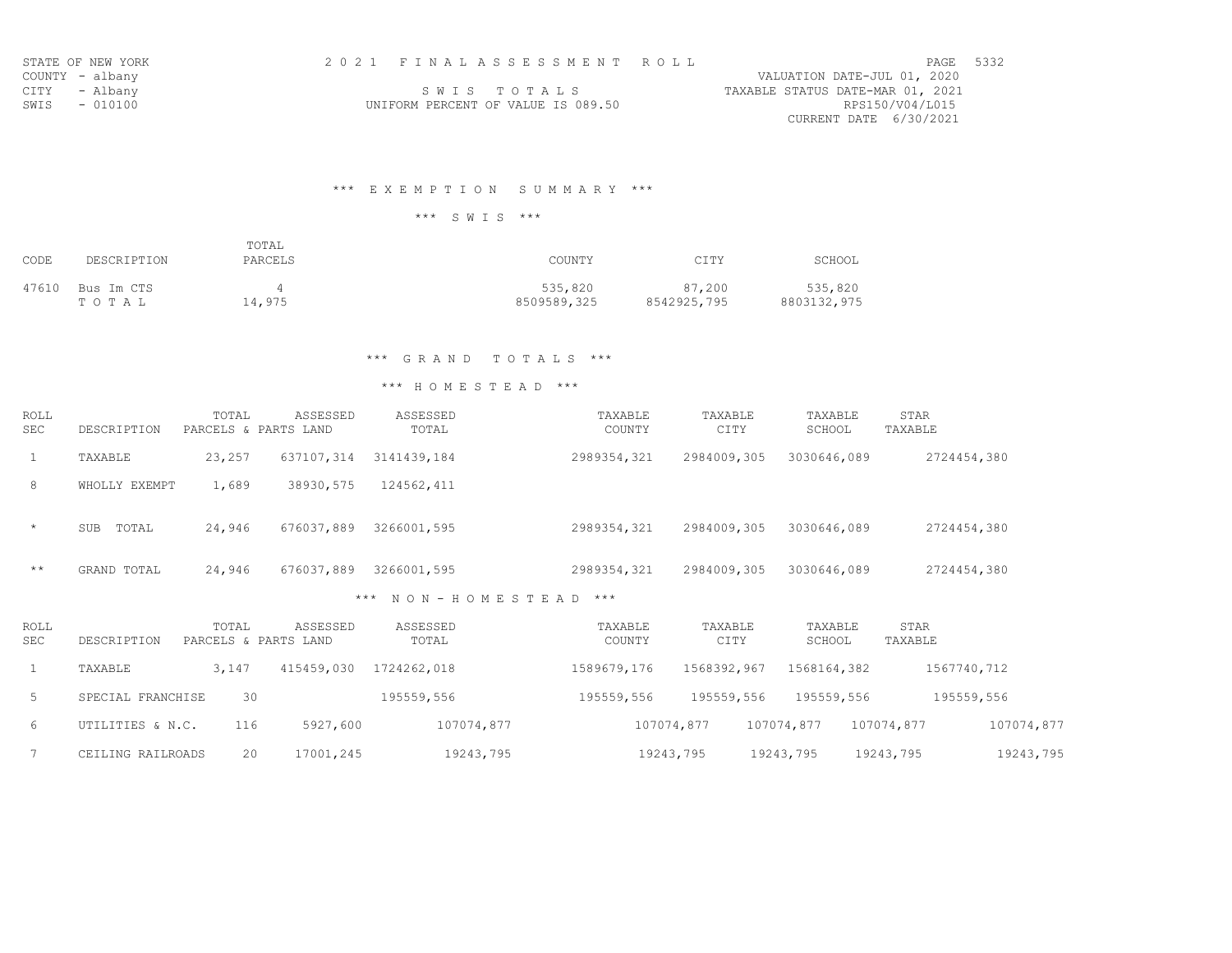| STATE OF NEW YORK | 2021 FINALASSESSMENT ROLL          | PAGE 5333                        |
|-------------------|------------------------------------|----------------------------------|
| COUNTY - albany   |                                    | VALUATION DATE-JUL 01, 2020      |
| CITY - Albany     | SWIS TOTALS                        | TAXABLE STATUS DATE-MAR 01, 2021 |
| SWIS - 010100     | UNIFORM PERCENT OF VALUE IS 089.50 | RPS150/V04/L015                  |
|                   |                                    | CURRENT DATE 6/30/2021           |

\*\*\* G R A N D T O T A L S \*\*\*

\*\*\* N O N - H O M E S T E A D \*\*\*

| ROLL<br>SEC | DESCRIPTION   | TOTAL<br>PARCELS & PARTS LAND | ASSESSED    | ASSESSED<br>TOTAL        | TAXABLE<br>COUNTY | TAXABLE<br>CITY | TAXABLE<br>SCHOOL | STAR<br>TAXABLE |
|-------------|---------------|-------------------------------|-------------|--------------------------|-------------------|-----------------|-------------------|-----------------|
| 8           | WHOLLY EXEMPT | 1,433                         | 1003755,300 | 8165699,890              |                   |                 |                   |                 |
| $\star$     | TOTAL<br>SUB  | 4,746                         |             | 1442143,175 10211840,136 | 1911557,404       | 1890271,195     | 1890042,610       | 1889618,940     |
| $***$       | GRAND TOTAL   | 4,746                         |             | 1442143,175 10211840,136 | 1911557,404       | 1890271,195     | 1890042,610       | 1889618,940     |

\*\*\* S W I S \*\*\*

| ROLL<br>SEC     | DESCRIPTION       | TOTAL<br>PARCELS | ASSESSED<br>LAND         | ASSESSED<br>TOTAL | TAXABLE<br>COUNTY | TAXABLE<br>CITY | TAXABLE<br>SCHOOL | STAR<br>TAXABLE |             |
|-----------------|-------------------|------------------|--------------------------|-------------------|-------------------|-----------------|-------------------|-----------------|-------------|
| $\mathbf{1}$    | TAXABLE           | 26,404           | 1052566,344              | 4865701,202       | 4579033,497       | 4552402,272     | 4598810, 471      |                 | 4292195,092 |
| 5               | SPECIAL FRANCHISE | 30               |                          | 195559,556        | 195559,556        | 195559,556      | 195559,556        |                 | 195559,556  |
| 6               | UTILITIES & N.C.  | 116              | 5927,600                 | 107074,877        | 107074,877        |                 | 107074,877        | 107074,877      | 107074,877  |
| $7\phantom{.0}$ | CEILING RAILROADS | 20               | 17001,245                | 19243,795         | 19243,795         |                 | 19243,795         | 19243,795       | 19243,795   |
| 8               | WHOLLY EXEMPT     | 3,122            | 1042685,875              | 8290262,301       |                   |                 |                   |                 |             |
| $\star$         | SUB<br>TOTAL      | 29,692           | 2118181,064              | 13477841,731      | 4900911,725       | 4874280,500     | 4920688,699       |                 | 4614073,320 |
| $+ +$           | GRAND TOTAL       | 29,692           | 2118181,064 13477841,731 |                   | 4900911,725       | 4874280,500     | 4920688,699       |                 | 4614073,320 |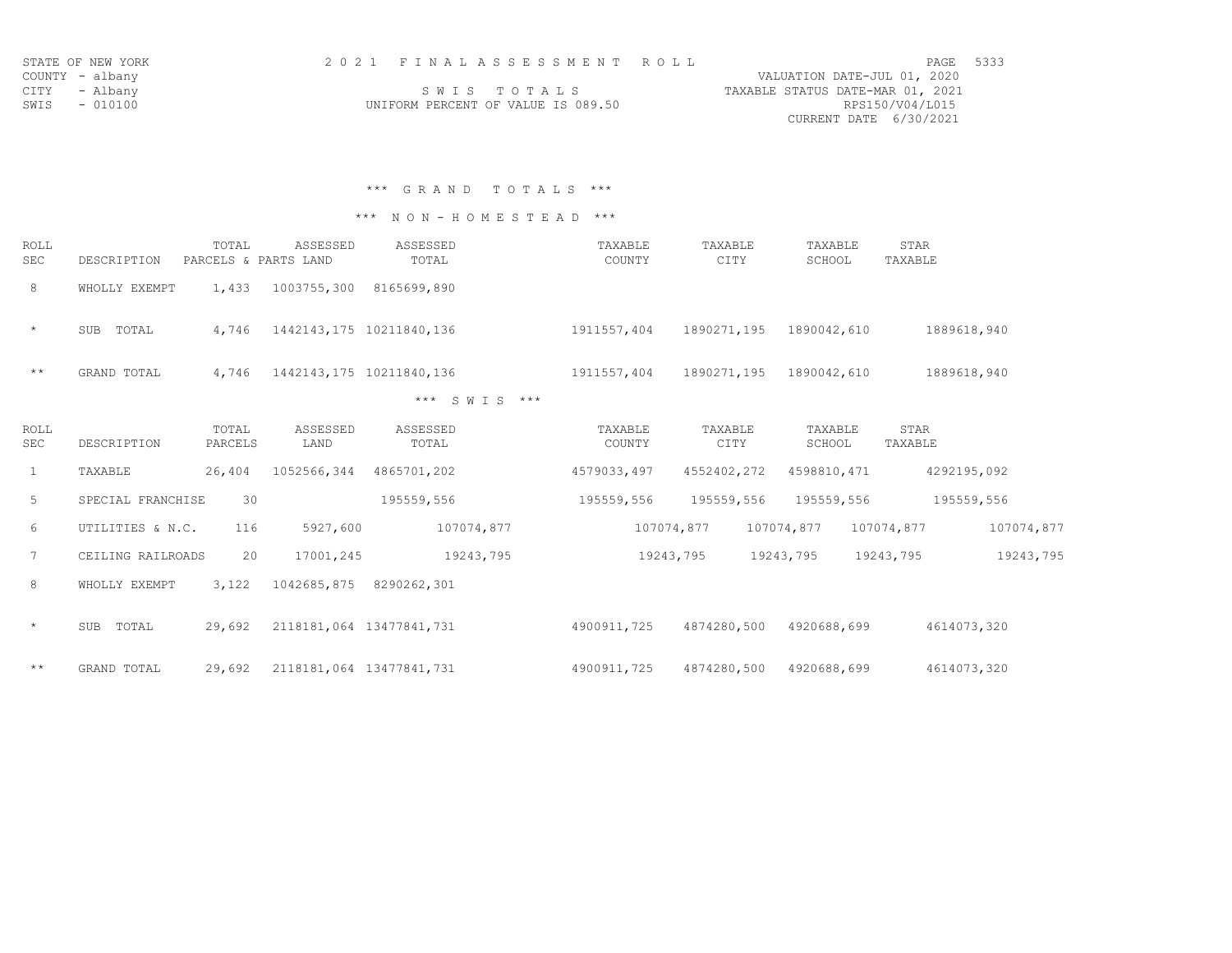|             | STATE OF NEW YORK | 2021 FINALASSESSMENT ROLL                             | PAGE 5334 |  |
|-------------|-------------------|-------------------------------------------------------|-----------|--|
|             |                   |                                                       |           |  |
|             | COUNTY - albany   | VALUATION DATE-JUL 01, 2020<br>CITY TOTALS            |           |  |
|             | CITY - Albany     | TAXABLE STATUS DATE-MAR 01, 2021                      |           |  |
| SWIS - 0101 |                   | RPS150/V04/L015<br>UNIFORM PERCENT OF VALUE IS 089.50 |           |  |
|             |                   | CURRENT DATE 6/30/2021                                |           |  |

### \*\*\* S P E C I A L D I S T R I C T S U M M A R Y \*\*\*

### \*\*\* H O M E S T E A D \*\*\*

|                                 |         | TOTAL EXTENSION | EXTENSION | AD VALOREM | <b>F.XEMPT</b> | <b>TAXABLE</b> |
|---------------------------------|---------|-----------------|-----------|------------|----------------|----------------|
| CODE DISTRICT NAME PARCELS TYPE |         |                 | VALUE     | VALUE      | AMOUNT         | VALUE          |
|                                 | & PARTS |                 |           |            |                |                |

### NO SPECIAL DISTRICTS AT THIS LEVEL

### \*\*\* N O N - H O M E S T E A D \*\*\*

|                                 |         | TOTAL EXTENSION | EXTENSION | AD VALOREM | <b>FXFMPT</b> | TAXABLE. |
|---------------------------------|---------|-----------------|-----------|------------|---------------|----------|
| CODE DISTRICT NAME PARCELS TYPE |         |                 | VALUE.    | VALUE      | AMOUNT        | VALUE    |
|                                 | & PARTS |                 |           |            |               |          |

#### NO SPECIAL DISTRICTS AT THIS LEVEL

## \*\*\* C I T Y \*\*\*

| DISTRICT NAME<br>CODE.                                             | TOTAL EXTENSION<br>PARCELS<br>TYPE. | EXTENSION<br>VALUE | AD VALOREM<br>VALUE                   | EXEMPT<br>AMOUNT        | <b>TAXABLE</b><br>VALUE               |
|--------------------------------------------------------------------|-------------------------------------|--------------------|---------------------------------------|-------------------------|---------------------------------------|
| CB001 Central ave bi<br>DB001 Downtown bid<br>LB001 Lark street bi | 402 TOTAL<br>280 TOTAL<br>163 TOTAL |                    | 238998,433<br>529385,404<br>35291,100 | 28110,907<br>212774,397 | 210887,526<br>316611,007<br>35291,100 |

### \*\*\* S C H O O L D I S T R I C T S U M M A R Y \*\*\*

| CODE | DISTRICT NAME   | TOTAL<br>PARCELS & PARTS | ASSESSED<br>LAND | ASSESSED<br>TOTAL | EXEMPT<br>AMOUNT | TOTAL<br>TAXABLE | STAR<br>AMOUNT | STAR<br>TAXABLE |
|------|-----------------|--------------------------|------------------|-------------------|------------------|------------------|----------------|-----------------|
|      | $010100$ Albany | 24,946                   | 676037,889       | 3266001,595       | 235355,506       | 3030646,089      | 306191,709     | 2724454,380     |
|      | SUB-TOTAL       | 24,946                   | 676037,889       | 3266001,595       | 235355,506       | 3030646,089      | 306191,709     | 2724454,380     |
|      | TOTAL           | 24,946                   | 676037,889       | 3266001,595       | 235355,506       | 3030646,089      | 306191,709     | 2724454,380     |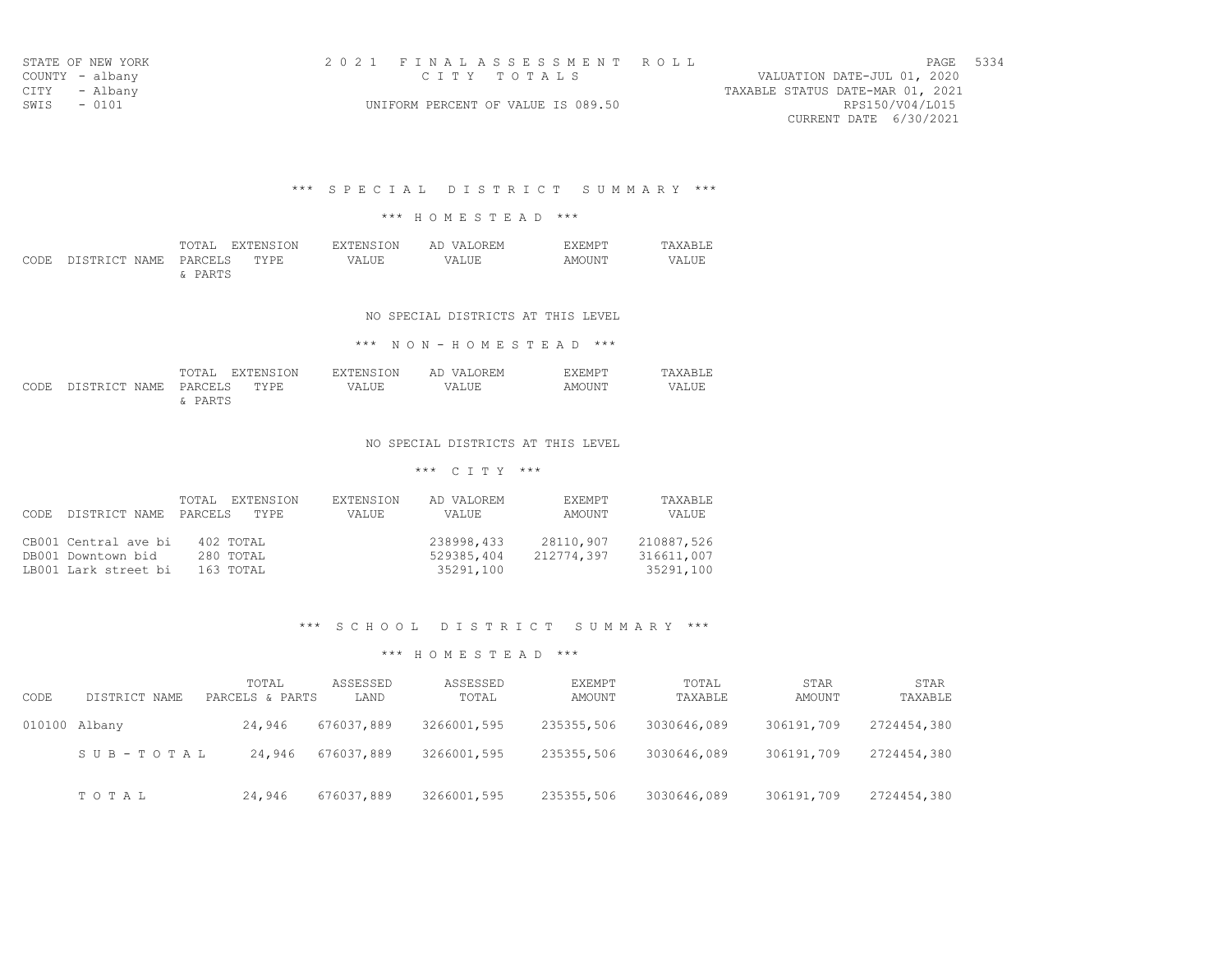| STATE OF NEW YORK | 2021 FINALASSESSMENT ROLL          | 5335<br>PAGE                     |
|-------------------|------------------------------------|----------------------------------|
| COUNTY - albany   | CTTY TOTALS                        | VALUATION DATE-JUL 01, 2020      |
| CITY - Albany     |                                    | TAXABLE STATUS DATE-MAR 01, 2021 |
| SWIS<br>$-0101$   | UNIFORM PERCENT OF VALUE IS 089.50 | RPS150/V04/L015                  |
|                   |                                    | CURRENT DATE 6/30/2021           |

# \*\*\* N O N - H O M E S T E A D \*\*\*

| CODE   | DISTRICT NAME | TOTAL<br>PARCELS & PARTS | ASSESSED<br>LAND | ASSESSED<br>TOTAL | <b>EXEMPT</b><br>AMOUNT | TOTAL<br>TAXABLE | <b>STAR</b><br>AMOUNT | STAR<br>TAXABLE |
|--------|---------------|--------------------------|------------------|-------------------|-------------------------|------------------|-----------------------|-----------------|
| 010100 | Albany        | 4,746                    | 1442143,175      | 10211840,136      | 8321797,526             | 1890042,610      | 423,670               | 1889618,940     |
|        | SUB-TOTAL     | 4,746                    | 1442143,175      | 10211840,136      | 8321797,526             | 1890042,610      | 423,670               | 1889618,940     |
|        | TOTAL         | 4,746                    | 1442143,175      | 10211840,136      | 8321797,526             | 1890042,610      | 423,670               | 1889618,940     |
|        |               |                          |                  | *** C T T Y ***   |                         |                  |                       |                 |
| CODE   | DISTRICT NAME | TOTAL<br>PARCELS         | ASSESSED<br>LAND | ASSESSED<br>TOTAL | EXEMPT<br>AMOUNT        | TOTAL<br>TAXABLE | <b>STAR</b><br>AMOUNT | STAR<br>TAXABLE |
| 010100 | Albany        | 29,692                   | 2118181,064      | 13477841,731      | 8557153,032             | 4920688,699      | 306615,379            | 4614073,320     |
|        | SUB-TOTAL     | 29,692                   | 2118181,064      | 13477841,731      | 8557153,032             | 4920688,699      | 306615,379            | 4614073,320     |
|        | TOTAL         | 29,692                   | 2118181,064      | 13477841,731      | 8557153,032             | 4920688,699      | 306615,379            | 4614073,320     |

# \*\*\* S Y S T E M C O D E S S U M M A R Y \*\*\*

| CODE           | DESCRIPTION          | TOTAL<br>PARCELS & PARTS | COUNTY                     | CITY      | SCHOOL    |
|----------------|----------------------|--------------------------|----------------------------|-----------|-----------|
| 50000<br>51002 | WHOLLY EX<br>CONDO C | 62<br>422                | 26769,336<br>6705,245      | 26769,336 | 26769,336 |
|                | TOTAL                | 484                      | 33474,581                  | 26769,336 | 26769,336 |
|                |                      |                          | *** NON-HOMESTEAD<br>$***$ |           |           |

|      |                 | TOTAL           |           |           |           |
|------|-----------------|-----------------|-----------|-----------|-----------|
| CODE | DESCRIPTION     | PARCELS & PARTS | COUNTY    | CITY      | SCHOOL    |
|      | 50000 WHOLLY EX | 24              | 33866,100 | 33866,100 | 33866,100 |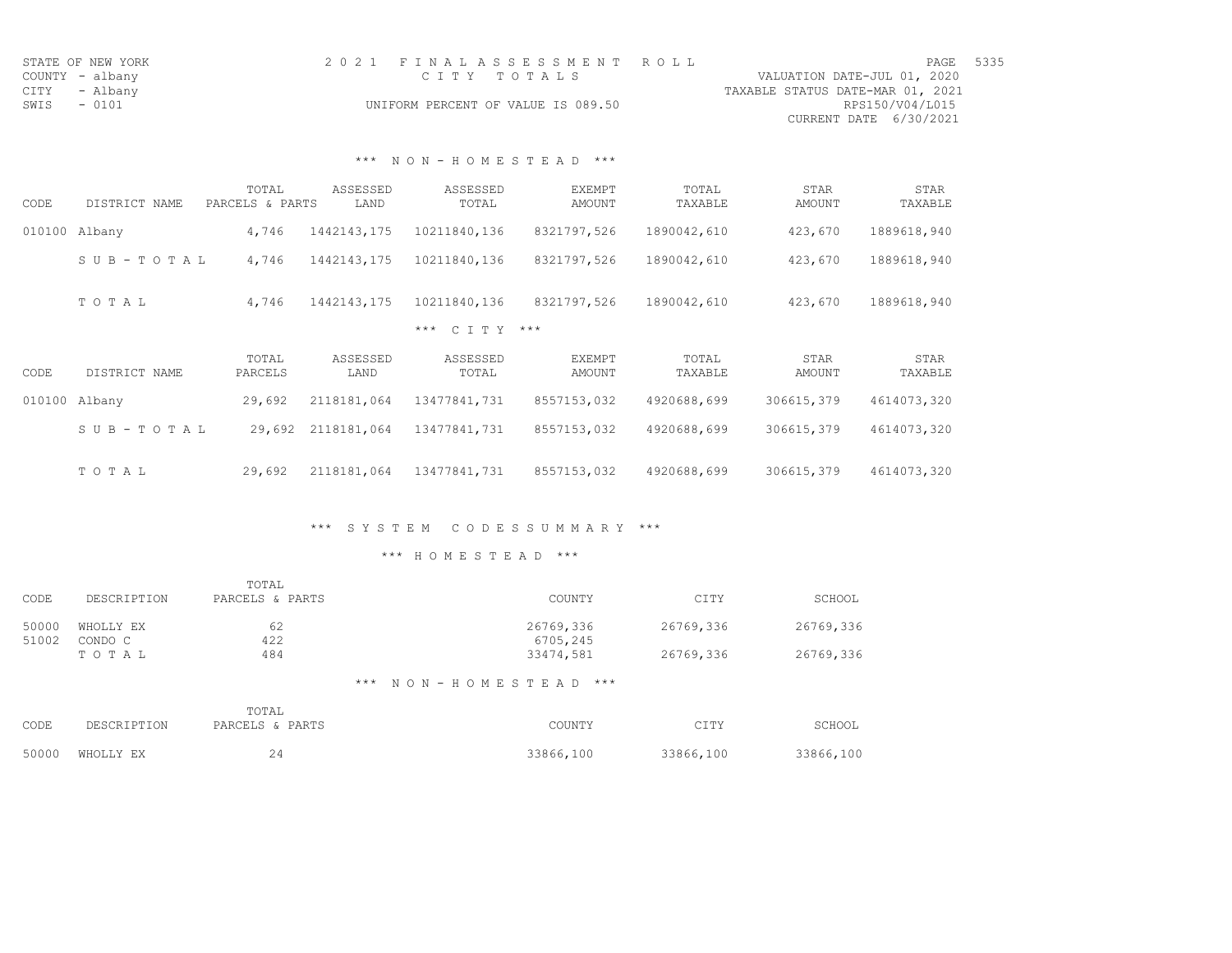|                 | STATE OF NEW YORK | 2021 FINALASSESSMENT ROLL                             | PAGE | 5336 |
|-----------------|-------------------|-------------------------------------------------------|------|------|
| COUNTY - albany |                   | VALUATION DATE-JUL 01, 2020<br>CITY TOTALS            |      |      |
| CITY - Albany   |                   | TAXABLE STATUS DATE-MAR 01, 2021                      |      |      |
| SWIS - 0101     |                   | RPS150/V04/L015<br>UNIFORM PERCENT OF VALUE IS 089.50 |      |      |
|                 |                   | CURRENT DATE 6/30/2021                                |      |      |

# \*\*\* S Y S T E M C O D E S S U M M A R Y \*\*\*

## \*\*\* N O N - H O M E S T E A D \*\*\*

| CODE           | DESCRIPTION          | TOTAL<br>PARCELS & PARTS | COUNTY                | CITY      | SCHOOL    |
|----------------|----------------------|--------------------------|-----------------------|-----------|-----------|
|                | TOTAL                | 24                       | 33866,100             | 33866,100 | 33866,100 |
|                |                      |                          | *** C T T Y<br>$***$  |           |           |
| CODE           | DESCRIPTION          | TOTAL<br>PARCELS         | COUNTY                | CITY      | SCHOOL    |
| 50000<br>51002 | WHOLLY EX<br>CONDO C | 86<br>422                | 60635,436<br>6705,245 | 60635,436 | 60635,436 |
|                | TOTAL                | 508                      | 67340,681             | 60635,436 | 60635,436 |

# \*\*\* E X E M P T I O N S U M M A R Y \*\*\*

|       |                   | TOTAL           |           |           |           |
|-------|-------------------|-----------------|-----------|-----------|-----------|
| CODE  | DESCRIPTION       | PARCELS & PARTS | COUNTY    | CITY      | SCHOOL    |
| 12100 | NY STATE          | 28              | 13869,100 | 13869,100 | 13869,100 |
| 12200 | <b>NYSTCHRETS</b> | 2               | 44,600    | 44,600    | 44,600    |
| 13100 | CTY OWNED         |                 | 99,900    | 99,900    | 99,900    |
| 13350 | RPTL 406(1        | 217             | 5316,300  | 5316,300  | 5316,300  |
| 13800 | SCH DIST          | 17              | 960,900   | 960,900   | 960,900   |
| 13890 | ALDC              | $\overline{c}$  | 107,300   | 107,300   | 107,300   |
| 14000 | WATER/PARK        | 50              | 548,100   | 548,100   | 548,100   |
| 14100 | USA               | 4               | 319,100   | 319,100   | 319,100   |
| 18020 | TWN/CO IDA        | 81              | 9786,300  | 9786,300  | 9786,300  |
| 18040 | ALBANY HOU        | 177             | 15718,675 | 15718,675 | 15718,675 |
| 18060 | COMMUNITY         | 61              | 692,600   | 692,600   | 692,600   |
| 21600 | PARSONAGE         | 5               | 1999,500  | 1999,500  | 1999,500  |
| 25110 | CHURCH SCH        | 110             | 4938,600  | 4938,600  | 4938,600  |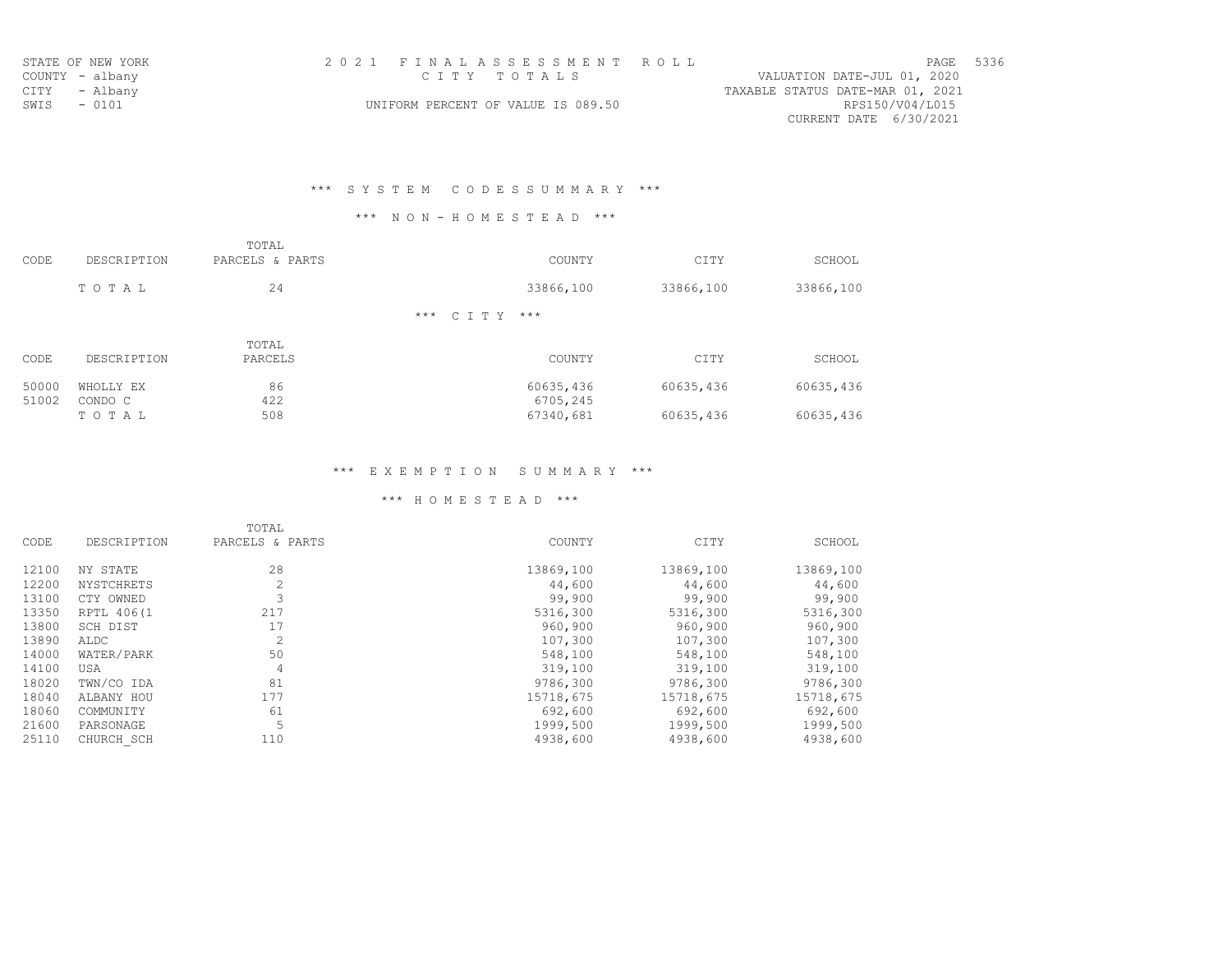| -<br>-<br>- 11 |  |
|----------------|--|
| г              |  |

CURRENT DATE 6/30/2021

SWIS - 0101 UNIFORM PERCENT OF VALUE IS 089.50 RPS150/V04/L015

#### \*\*\* E X E M P T I O N S U M M A R Y \*\*\*

### \*\*\* H O M E S T E A D \*\*\*

|       |                 | TOTAL           |            |            |            |
|-------|-----------------|-----------------|------------|------------|------------|
| CODE  | DESCRIPTION     | PARCELS & PARTS | COUNTY     | CITY       | SCHOOL     |
| 25120 | NON P EDUC      | 60              | 6438,400   | 6438,400   | 6438,400   |
| 25130 | NON P CHAR      | 126             | 5340,900   | 5340,900   | 5340,900   |
| 25210 | NP HOSPITA      | $\overline{c}$  | 150,200    | 150,200    | 150,200    |
| 25230 | NP MORAL I      | 260             | 24062,350  | 24062,350  | 24062,350  |
| 25900 | Land Banks      | 407             | 5812,800   | 5812,800   | 5812,800   |
| 26100 | VETORG CTS      | 3               | 10,200     | 10,200     | 10,200     |
| 26250 | HISTORIC S      | 13              | 424,900    | 424,900    | 424,900    |
| 28520 | NP NURSE H      | 1               | 2780,500   | 2780,500   | 2780,500   |
| 29350 | LIBRARY         |                 | 35,300     | 35,300     | 35,300     |
| 41001 | CHG LVL CT      | 87              | 4481,013   | 4481,013   |            |
| 41120 | VETWAR CTS      | 1,245           | 30163,571  | 30213,790  | 6711,014   |
| 41130 | VETCOM CTS      | 599             | 23984,029  | 23996,978  | 5381,374   |
| 41140 | VETDIS CTS      | 184             | 7555,975   | 7560,505   | 2793,365   |
| 41400 | CLERGY          | 29              | 43,500     | 43,500     | 43,500     |
| 41800 | AGED - ALL      | 1,161           | 72538,955  | 72762,156  | 77573,855  |
| 41801 | AGED C&T        | $\overline{c}$  | 82,750     | 82,750     |            |
| 41834 | ENH STAR        | 2,198           |            |            | 134885,927 |
| 41854 | <b>BAS STAR</b> | 6,126           |            |            | 171305,782 |
| 41930 | LIM DIS         | 77              | 4157,175   | 4155,330   | 4254,330   |
| 41960 | Historic P      | 3               | 389,200    | 389,200    | 389,200    |
| 41963 | HISTORIC        | $\overline{c}$  |            | 98,200     |            |
| 41986 | Low/Mod In      | 91              |            | 5395,501   | 5395,501   |
| 44210 | Phyim CTS       | 5               | 180,000    | 180,000    | 180,000    |
| 47590 | Mix-use Pr      |                 | 140,000    | 140,000    | 140,000    |
| 47596 | Mix-use Pr      | 25              |            | 6267,506   | 6267,506   |
|       | TOTAL           | 13,471          | 243172,693 | 255222,954 | 514777,879 |

\*\*\* N O N - H O M E S T E A D \*\*\*

| CODE  | DESCRIPTION | TOTAL<br>PARCELS & PARTS | COUNTY      | CITY        | SCHOOL      |
|-------|-------------|--------------------------|-------------|-------------|-------------|
| 12100 | NY STATE    | 148                      | 4955105,200 | 4955105,200 | 4955105,200 |
| 12200 | NYSTCHRETS  |                          | 36325,900   | 36325,900   | 36325,900   |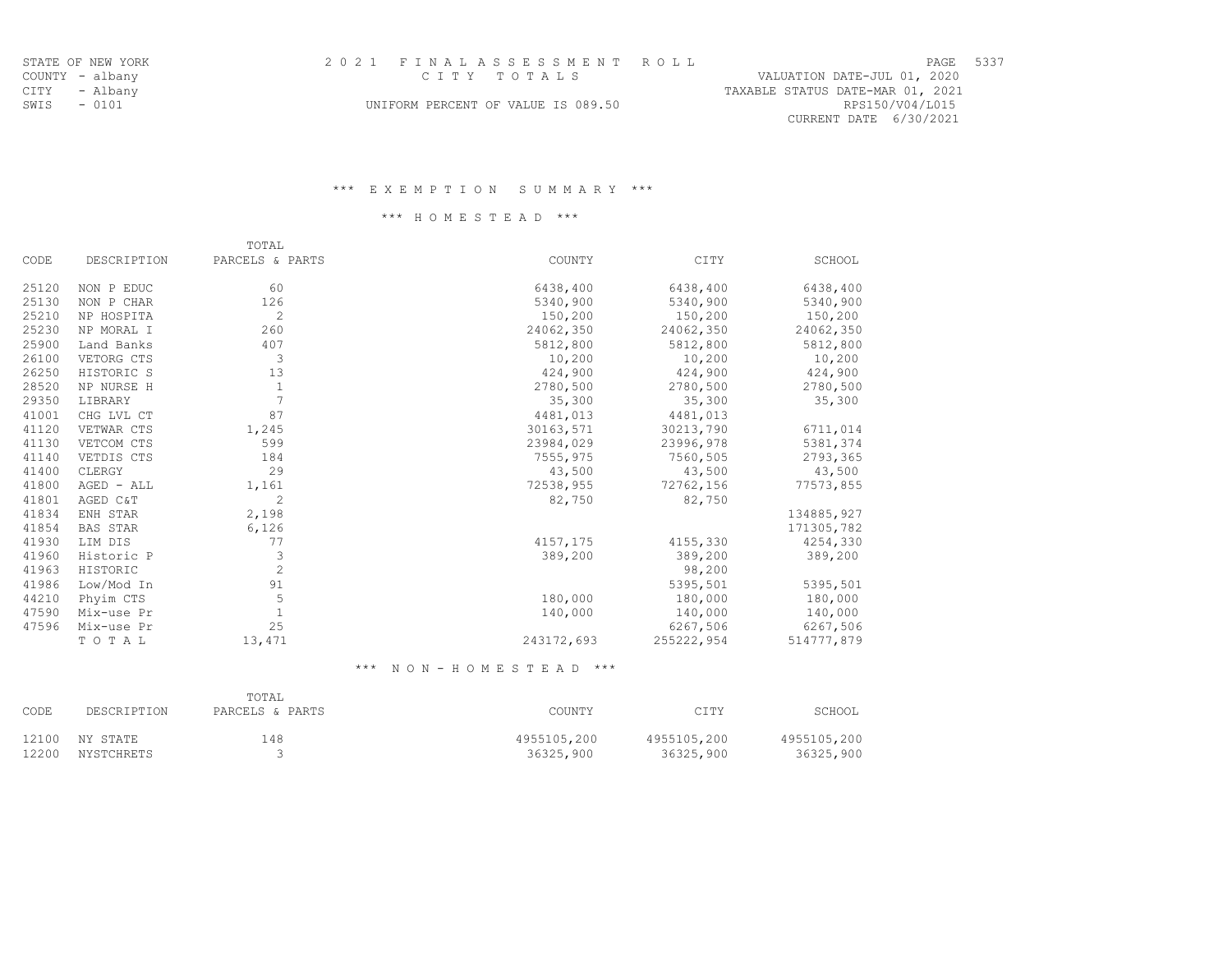| ┄   | . ک |
|-----|-----|
| тг. |     |

CURRENT DATE 6/30/2021

SWIS - 0101 CONSTRUCTED TO MAKE OF VALUE IS 089.50 RPS150/V04/L015

#### \*\*\* E X E M P T I O N S U M M A R Y \*\*\*

### \*\*\* N O N - H O M E S T E A D \*\*\*

|       |             | TOTAL           |            |            |            |
|-------|-------------|-----------------|------------|------------|------------|
| CODE  | DESCRIPTION | PARCELS & PARTS | COUNTY     | CITY       | SCHOOL     |
| 12350 | DORM AUTH   | 1               | 36461,700  | 36461,700  | 36461,700  |
| 12360 | PORT OF AL  | 27              | 39619,900  | 39619,900  | 39619,900  |
| 12370 | CDTA        | $\overline{4}$  | 14811,600  | 14811,600  | 14811,600  |
| 12380 | convention  | 11              | 79277,700  | 79277,700  | 79277,700  |
| 13100 | CTY OWNED   | 19              | 130179,280 | 130179,280 | 130179,280 |
| 13110 | RPTL 446 C  | 6               | 25899,500  | 25899,500  | 25899,500  |
| 13350 | RPTL 406(1  | 339             | 239208,480 | 239208,480 | 239208,480 |
| 13500 | TWN OWNED   | 3               | 67,000     | 67,000     | 67,000     |
| 13800 | SCH DIST    | 38              | 190229,200 | 190229,200 | 190229,200 |
| 13890 | ALDC        | 50              | 6146,380   | 6146,380   | 6146,380   |
| 13970 | OTB         | 1               | 1056,900   | 1056,900   | 1056,900   |
| 14000 | WATER/PARK  | 16              | 26502,440  | 26502,440  | 26502,440  |
| 14100 | <b>USA</b>  | 7               | 167673,500 | 167673,500 | 167673,500 |
| 14110 | USA POST O  | 5               | 43871,000  | 43871,000  | 43871,000  |
| 18020 | TWN/CO IDA  | 82              | 335381,250 | 335381,250 | 335381,250 |
| 18040 | ALBANY HOU  | 65              | 204413,500 | 204413,500 | 204413,500 |
| 18060 | COMMUNITY   | 8               | 1421,000   | 1421,000   | 1421,000   |
| 18180 | <b>UDC</b>  | $\overline{c}$  | 10709,700  | 10709,700  | 10709,700  |
| 21600 | PARSONAGE   | $\mathbf{1}$    | 246,100    | 246,100    | 246,100    |
| 25110 | CHURCH SCH  | 157             | 158119,600 | 158119,600 | 158119,600 |
| 25120 | NON P EDUC  | 119             | 334753,880 | 334753,880 | 334753,880 |
| 25130 | NON P CHAR  | 59              | 62845,458  | 62845,458  | 62845,458  |
| 25210 | NP HOSPITA  | 54              | 819098,640 | 819098,640 | 819098,640 |
| 25230 | NP MORAL I  | 151             | 188798,929 | 188798,929 | 188798,929 |
| 25300 | NON PROFIT  | 1               | 776,781    | 776,781    | 776,781    |
| 25400 | RPTL428 FR  | $\mathbf{1}$    | 1532,309   | 1532,309   | 1532,309   |
| 25500 | NP MEDICAL  | $\mathbf{1}$    | 1681,500   | 1681,500   | 1681,500   |
| 25900 | Land Banks  | 38              | 2453,360   | 2453,360   | 2453,360   |
| 26100 | VETORG CTS  | $7\phantom{.0}$ | 1943,280   | 1943,280   | 1943,280   |
| 26250 | HISTORIC S  | $\mathbf{2}$    | 1174,900   | 1174,900   | 1174,900   |
| 26400 | VOL FIRE C  | $\mathbf{1}$    | 124,100    | 124,100    | 124,100    |
| 28520 | NP NURSE H  | 3               | 113992,000 | 113992,000 | 113992,000 |
| 29350 | LIBRARY     | $\overline{7}$  | 12314,000  | 12314,000  | 12314,000  |
| 41001 | CHG LVL CT  | $\mathbf{1}$    | 62,285     | 62,285     |            |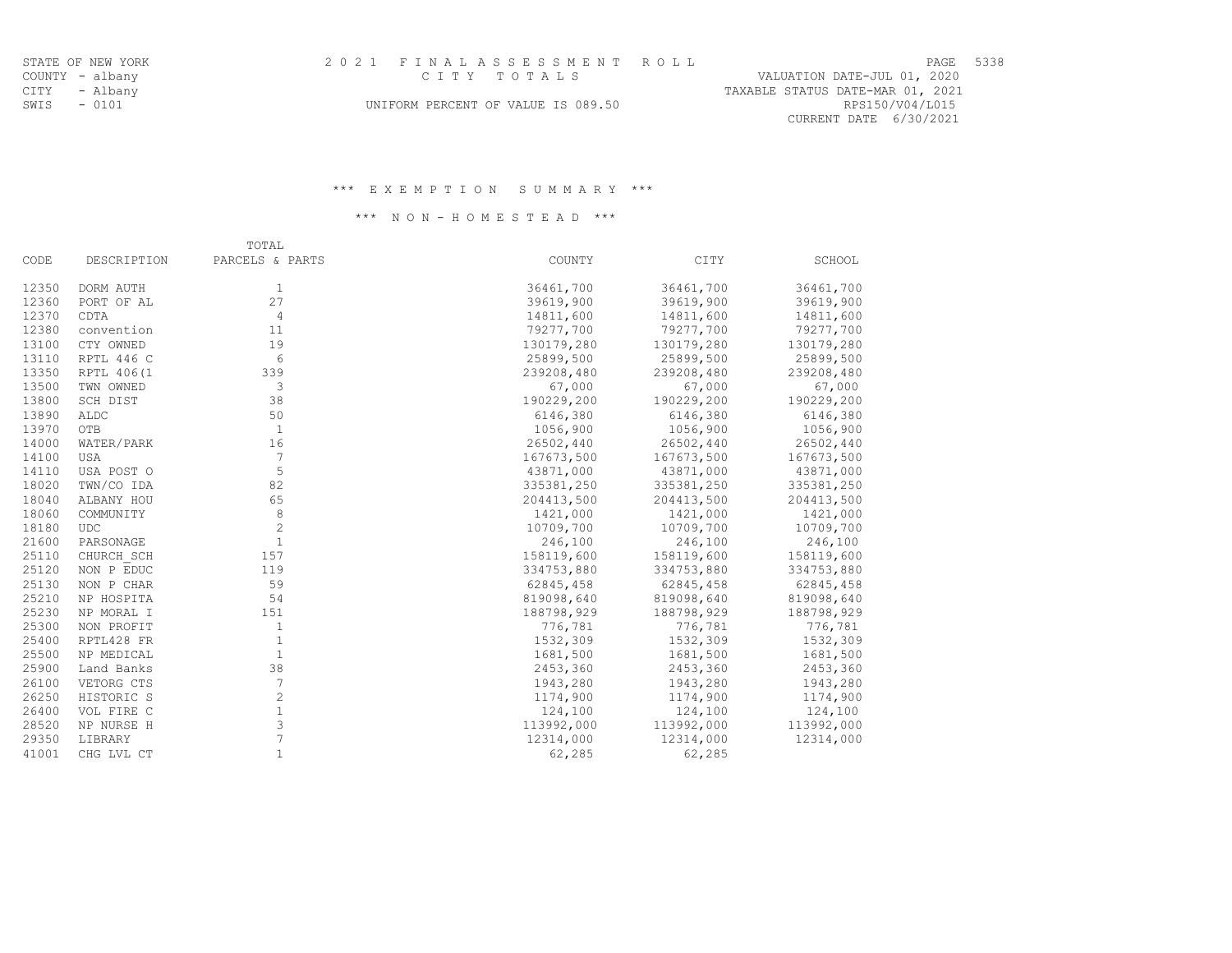|             | STATE OF NEW YORK | 2021 FINALASSESSMENT ROLL                             | PAGE 5339 |  |
|-------------|-------------------|-------------------------------------------------------|-----------|--|
|             | COUNTY - albany   | VALUATION DATE-JUL 01, 2020<br>CITY TOTALS            |           |  |
|             | CITY - Albany     | TAXABLE STATUS DATE-MAR 01, 2021                      |           |  |
| SWIS - 0101 |                   | RPS150/V04/L015<br>UNIFORM PERCENT OF VALUE IS 089.50 |           |  |
|             |                   | CURRENT DATE 6/30/2021                                |           |  |

# \*\*\* E X E M P T I O N S U M M A R Y \*\*\*

# \*\*\* N O N - H O M E S T E A D \*\*\*

|       |                 | TOTAL           |             |             |             |
|-------|-----------------|-----------------|-------------|-------------|-------------|
| CODE  | DESCRIPTION     | PARCELS & PARTS | COUNTY      | CITY        | SCHOOL      |
| 41120 | VETWAR CTS      |                 | 60,548      | 60,548      | 16,110      |
| 41130 | VETCOM CTS      | 2               | 85,504      | 85,504      | 17,900      |
| 41140 | VETDIS CTS      |                 | 63,608      | 63,608      | 17,900      |
| 41800 | AGED - ALL      | $\overline{c}$  | 134,200     | 134,200     | 134,200     |
| 41834 | ENH STAR        | $\mathcal{L}$   |             |             | 85,450      |
| 41854 | <b>BAS STAR</b> | 12              |             |             | 338,220     |
| 41986 | Low/Mod In      | 2               |             | 203,651     | 203,651     |
| 47590 | Mix-use Pr      | 8               | 21258,700   | 21258,700   | 21258,700   |
| 47596 | Mix-use Pr      | 30              |             | 21531,178   | 21531,178   |
| 47610 | Bus Im CTS      | 4               | 535,820     | 87,200      | 535,820     |
|       | TOTAL           | 1,504           | 8266416,632 | 8287702,841 | 8288355,096 |

# \*\*\* C I T Y \*\*\*

|       |             | TOTAL          |             |             |             |
|-------|-------------|----------------|-------------|-------------|-------------|
| CODE  | DESCRIPTION | PARCELS        | COUNTY      | CITY        | SCHOOL      |
| 12100 | NY STATE    | 176            | 4968974,300 | 4968974,300 | 4968974,300 |
| 12200 | NYSTCHRETS  |                | 36370,500   | 36370,500   | 36370,500   |
| 12350 | DORM AUTH   |                | 36461,700   | 36461,700   | 36461,700   |
| 12360 | PORT OF AL  | 27             | 39619,900   | 39619,900   | 39619,900   |
| 12370 | CDTA        | $\overline{4}$ | 14811,600   | 14811,600   | 14811,600   |
| 12380 | convention  | 11             | 79277,700   | 79277,700   | 79277,700   |
| 13100 | CTY OWNED   | 22             | 130279,180  | 130279,180  | 130279,180  |
| 13110 | RPTL 446 C  | 6              | 25899,500   | 25899,500   | 25899,500   |
| 13350 | RPTL 406(1  | 556            | 244524,780  | 244524,780  | 244524,780  |
| 13500 | TWN OWNED   |                | 67,000      | 67,000      | 67,000      |
| 13800 | SCH DIST    | 55             | 191190,100  | 191190,100  | 191190,100  |
| 13890 | ALDC        | 52             | 6253,680    | 6253,680    | 6253,680    |
| 13970 | OTB         | $\mathbf{1}$   | 1056,900    | 1056,900    | 1056,900    |
| 14000 | WATER/PARK  | 66             | 27050,540   | 27050,540   | 27050,540   |
| 14100 | <b>USA</b>  | 11             | 167992,600  | 167992,600  | 167992,600  |
| 14110 | USA POST O  | 5              | 43871,000   | 43871,000   | 43871,000   |
| 18020 | TWN/CO IDA  | 163            | 345167,550  | 345167,550  | 345167,550  |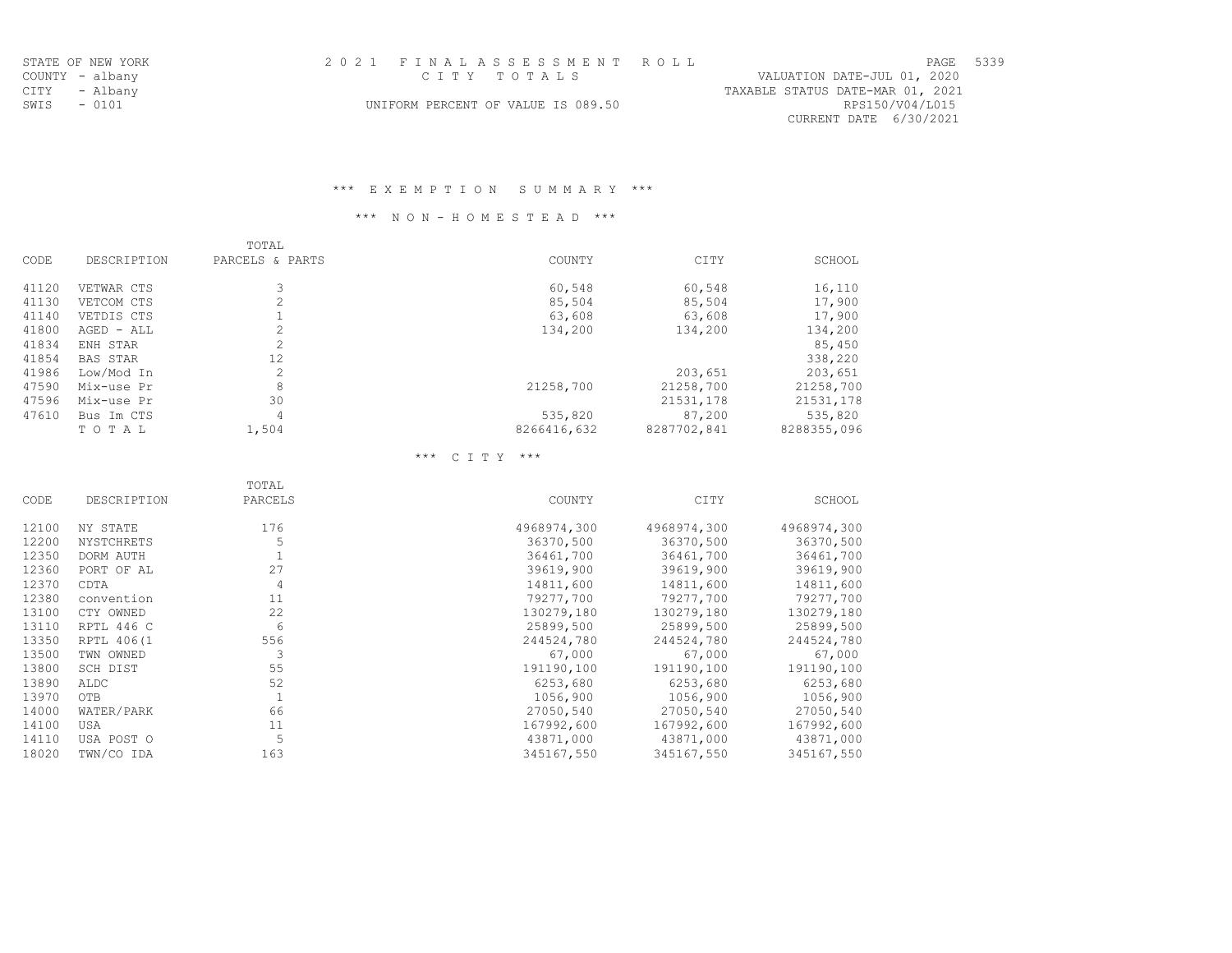| ∼<br>، ۳۰ آ | 34 |
|-------------|----|
|             |    |

CURRENT DATE 6/30/2021

SWIS - 0101 UNIFORM PERCENT OF VALUE IS 089.50 RPS150/V04/L015

#### \*\*\* E X E M P T I O N S U M M A R Y \*\*\*

\*\*\* C I T Y \*\*\*

|       |                 | TOTAL          |            |            |            |
|-------|-----------------|----------------|------------|------------|------------|
| CODE  | DESCRIPTION     | PARCELS        | COUNTY     | CITY       | SCHOOL     |
| 18040 | ALBANY HOU      | 242            | 220132,175 | 220132,175 | 220132,175 |
| 18060 | COMMUNITY       | 69             | 2113,600   | 2113,600   | 2113,600   |
| 18180 | <b>UDC</b>      | $\overline{c}$ | 10709,700  | 10709,700  | 10709,700  |
| 21600 | PARSONAGE       | 6              | 2245,600   | 2245,600   | 2245,600   |
| 25110 | CHURCH SCH      | 267            | 163058,200 | 163058,200 | 163058,200 |
| 25120 | NON P EDUC      | 179            | 341192,280 | 341192,280 | 341192,280 |
| 25130 | NON P CHAR      | 185            | 68186,358  | 68186,358  | 68186,358  |
| 25210 | NP HOSPITA      | 56             | 819248,840 | 819248,840 | 819248,840 |
| 25230 | NP MORAL I      | 411            | 212861,279 | 212861,279 | 212861,279 |
| 25300 | NON PROFIT      | $\mathbf{1}$   | 776,781    | 776,781    | 776,781    |
| 25400 | RPTL428 FR      | $\mathbf{1}$   | 1532,309   | 1532,309   | 1532,309   |
| 25500 | NP MEDICAL      | $\mathbf{1}$   | 1681,500   | 1681,500   | 1681,500   |
| 25900 | Land Banks      | 445            | 8266,160   | 8266,160   | 8266,160   |
| 26100 | VETORG CTS      | 10             | 1953,480   | 1953,480   | 1953,480   |
| 26250 | HISTORIC S      | 15             | 1599,800   | 1599,800   | 1599,800   |
| 26400 | VOL FIRE C      | 1              | 124,100    | 124,100    | 124,100    |
| 28520 | NP NURSE H      | $\overline{4}$ | 116772,500 | 116772,500 | 116772,500 |
| 29350 | LIBRARY         | 14             | 12349,300  | 12349,300  | 12349,300  |
| 41001 | CHG LVL CT      | 88             | 4543,298   | 4543,298   |            |
| 41120 | VETWAR CTS      | 1,248          | 30224,119  | 30274,338  | 6727,124   |
| 41130 | VETCOM CTS      | 601            | 24069,533  | 24082,482  | 5399,274   |
| 41140 | VETDIS CTS      | 185            | 7619,583   | 7624,113   | 2811,265   |
| 41400 | CLERGY          | 29             | 43,500     | 43,500     | 43,500     |
| 41800 | AGED - ALL      | 1,163          | 72673,155  | 72896,356  | 77708,055  |
| 41801 | AGED C&T        | $\overline{c}$ | 82,750     | 82,750     |            |
| 41834 | ENH STAR        | 2,200          |            |            | 134971,377 |
| 41854 | <b>BAS STAR</b> | 6,138          |            |            | 171644,002 |
| 41930 | LIM DIS         | 77             | 4157,175   | 4155,330   | 4254,330   |
| 41960 | Historic P      | 3              | 389,200    | 389,200    | 389,200    |
| 41963 | HISTORIC        | $\overline{c}$ |            | 98,200     |            |
| 41986 | Low/Mod In      | 93             |            | 5599,152   | 5599,152   |
| 44210 | Phyim CTS       | 5              | 180,000    | 180,000    | 180,000    |
| 47590 | Mix-use Pr      | 9              | 21398,700  | 21398,700  | 21398,700  |
| 47596 | Mix-use Pr      | 55             |            | 27798,684  | 27798,684  |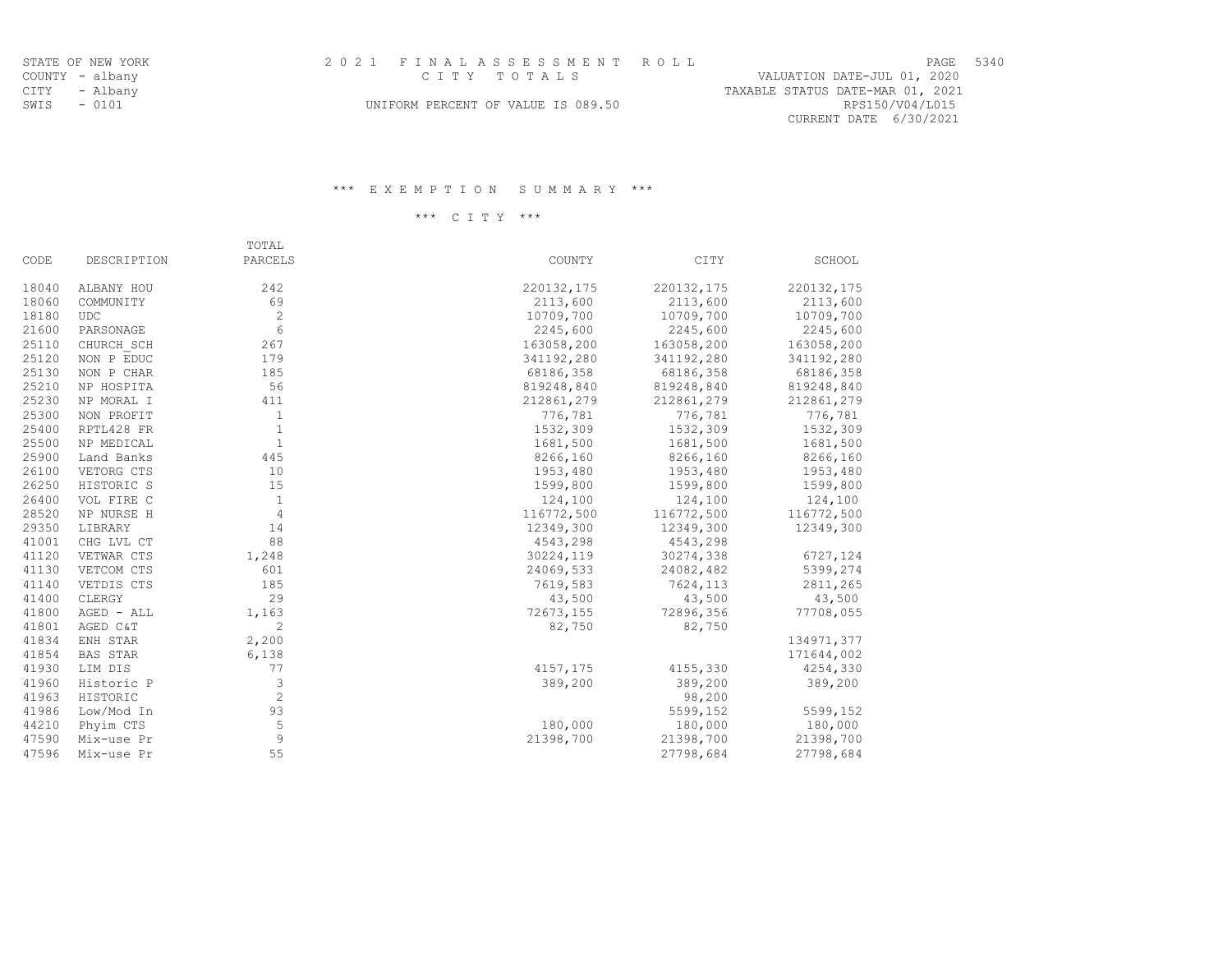|                 | STATE OF NEW YORK | 2021 FINALASSESSMENT ROLL          | PAGE 5341                        |  |
|-----------------|-------------------|------------------------------------|----------------------------------|--|
| COUNTY - albany |                   | CITY TOTALS                        | VALUATION DATE-JUL 01, 2020      |  |
| CITY - Albany   |                   |                                    | TAXABLE STATUS DATE-MAR 01, 2021 |  |
| SWIS - 0101     |                   | UNIFORM PERCENT OF VALUE IS 089.50 | RPS150/V04/L015                  |  |
|                 |                   |                                    | CURRENT DATE 6/30/2021           |  |

# \*\*\* E X E M P T I O N S U M M A R Y \*\*\*

\*\*\* C I T Y \*\*\*

| CODE  | DESCRIPTION         | TOTAL<br>PARCELS | COUNTY                 | CITY                  | SCHOOL                 |
|-------|---------------------|------------------|------------------------|-----------------------|------------------------|
| 47610 | Bus Im CTS<br>тотаь | 14,975           | 535,820<br>8509589,325 | 87,200<br>8542925,795 | 535,820<br>8803132,975 |

# \*\*\* G R A N D T O T A L S \*\*\*

| ROLL<br><b>SEC</b> | DESCRIPTION         | TOTAL<br>PARCELS & PARTS LAND | ASSESSED   | ASSESSED<br>TOTAL |               | TAXABLE<br>COUNTY | TAXABLE<br>CITY | TAXABLE<br>SCHOOL | STAR<br>TAXABLE |
|--------------------|---------------------|-------------------------------|------------|-------------------|---------------|-------------------|-----------------|-------------------|-----------------|
| 1                  | TAXABLE             | 23,257                        | 637107,314 | 3141439,184       |               | 2989354,321       | 2984009,305     | 3030646,089       | 2724454,380     |
| 8                  | WHOLLY EXEMPT       | 1,689                         | 38930,575  | 124562,411        |               |                   |                 |                   |                 |
| $\star$            | TOTAL<br><b>SUB</b> | 24,946                        | 676037,889 | 3266001,595       |               | 2989354,321       | 2984009,305     | 3030646,089       | 2724454,380     |
| $+ +$              | GRAND TOTAL         | 24,946                        | 676037,889 | 3266001,595       |               | 2989354,321       | 2984009,305     | 3030646,089       | 2724454,380     |
|                    |                     |                               | ***        |                   | NON-HOMESTEAD | $***$             |                 |                   |                 |

| ROLL<br>SEC. | DESCRIPTION       | TOTAL | ASSESSED<br>PARCELS & PARTS LAND | ASSESSED<br>TOTAL | TAXABLE<br>COUNTY | TAXABLE<br>CITY | TAXABLE<br>SCHOOL | STAR<br>TAXABLE |            |
|--------------|-------------------|-------|----------------------------------|-------------------|-------------------|-----------------|-------------------|-----------------|------------|
|              | TAXABLE           | 3,147 | 415459,030                       | 1724262,018       | 1589679,176       | 1568392,967     | 1568164,382       | 1567740,712     |            |
| 5            | SPECIAL FRANCHISE | 30    |                                  | 195559,556        | 195559,556        | 195559,556      | 195559,556        | 195559,556      |            |
| 6            | UTILITIES & N.C.  | 116   | 5927,600                         | 107074,877        |                   | 107074,877      | 107074,877        | 107074,877      | 107074,877 |
|              | CEILING RAILROADS | 20    | 17001,245                        | 19243,795         |                   | 19243,795       | 19243,795         | 19243,795       | 19243,795  |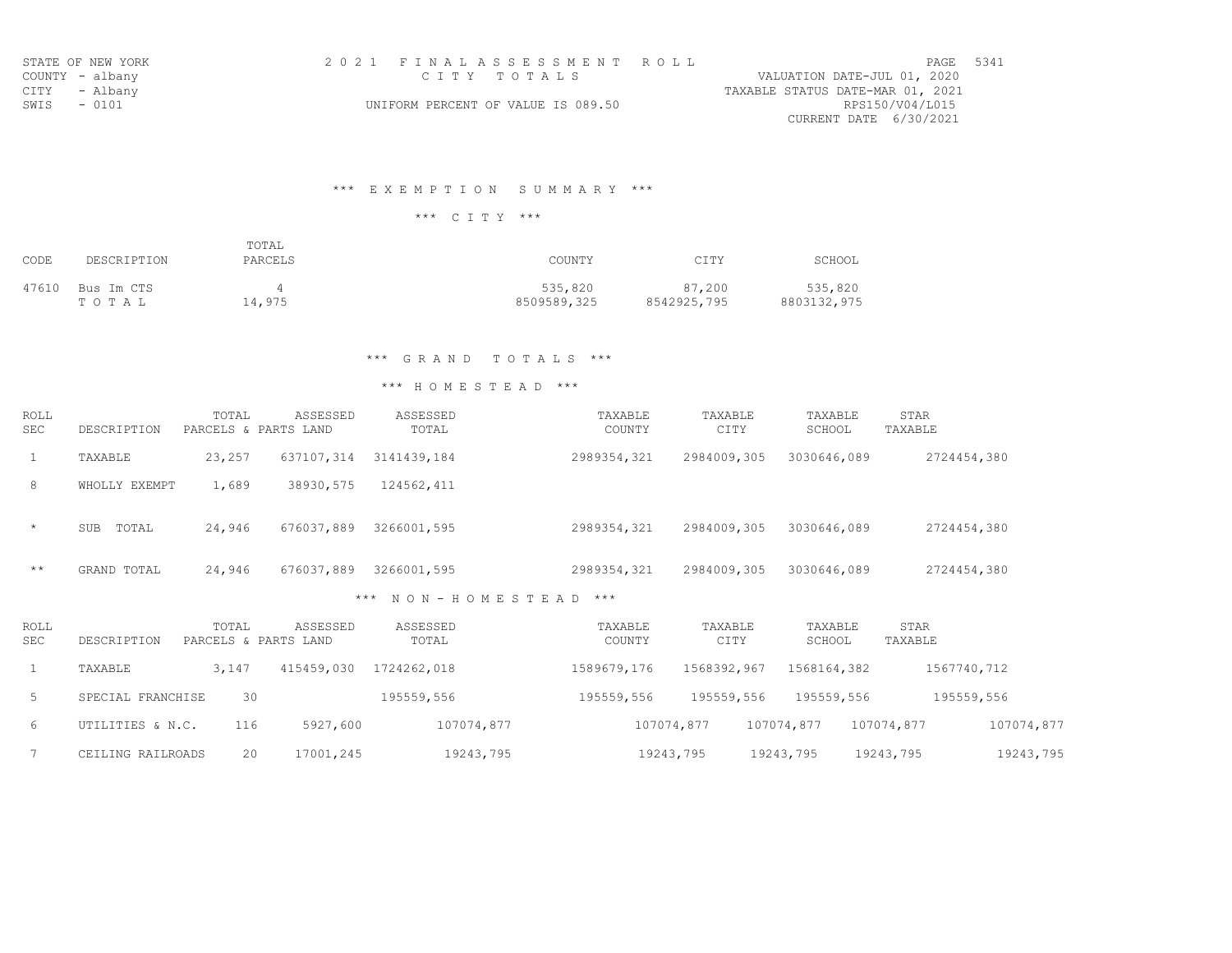|             | STATE OF NEW YORK | 2021 FINALASSESSMENT ROLL          | 5342<br><b>PAGE</b>              |
|-------------|-------------------|------------------------------------|----------------------------------|
|             | COUNTY - albany   | СТТҮ ТОТАЋ S                       | VALUATION DATE-JUL 01, 2020      |
|             | CITY - Albany     |                                    | TAXABLE STATUS DATE-MAR 01, 2021 |
| SWIS - 0101 |                   | UNIFORM PERCENT OF VALUE IS 089.50 | RPS150/V04/L015                  |
|             |                   |                                    | CURRENT DATE 6/30/2021           |

\*\*\* G R A N D T O T A L S \*\*\*

\*\*\* N O N - H O M E S T E A D \*\*\*

| ROLL<br>SEC | DESCRIPTION         | TOTAL<br>PARCELS & PARTS LAND | ASSESSED    | ASSESSED<br>TOTAL        |     | TAXABLE<br>COUNTY | TAXABLE<br>CITY | TAXABLE<br>SCHOOL | STAR<br>TAXABLE |
|-------------|---------------------|-------------------------------|-------------|--------------------------|-----|-------------------|-----------------|-------------------|-----------------|
| 8           | WHOLLY EXEMPT       | 1,433                         | 1003755,300 | 8165699,890              |     |                   |                 |                   |                 |
| $\star$     | TOTAL<br><b>SUB</b> | 4,746                         |             | 1442143,175 10211840,136 |     | 1911557,404       | 1890271,195     | 1890042,610       | 1889618,940     |
| $***$       | GRAND TOTAL         | 4,746                         |             | 1442143,175 10211840,136 |     | 1911557,404       | 1890271,195     | 1890042,610       | 1889618,940     |
|             |                     |                               |             | *** C T T Y              | *** |                   |                 |                   |                 |

| ROLL<br>SEC     | DESCRIPTION         | TOTAL<br>PARCELS | ASSESSED<br>LAND         | ASSESSED<br>TOTAL | TAXABLE<br>COUNTY | TAXABLE<br>CITY | TAXABLE<br>SCHOOL | STAR<br>TAXABLE |            |
|-----------------|---------------------|------------------|--------------------------|-------------------|-------------------|-----------------|-------------------|-----------------|------------|
| $\mathbf{1}$    | TAXABLE             | 26,404           | 1052566,344              | 4865701,202       | 4579033,497       | 4552402,272     | 4598810,471       | 4292195,092     |            |
| 5               | SPECIAL FRANCHISE   | 30               |                          | 195559,556        | 195559,556        | 195559,556      | 195559,556        |                 | 195559,556 |
| 6               | UTILITIES & N.C.    | 116              | 5927,600                 | 107074,877        |                   | 107074,877      | 107074,877        | 107074,877      | 107074,877 |
| $7\overline{ }$ | CEILING RAILROADS   | 20               | 17001,245                | 19243,795         |                   | 19243,795       | 19243,795         | 19243,795       | 19243,795  |
| 8               | WHOLLY EXEMPT       | 3,122            | 1042685,875              | 8290262,301       |                   |                 |                   |                 |            |
| $\star$         | <b>SUB</b><br>TOTAL | 29,692           | 2118181,064 13477841,731 |                   | 4900911,725       | 4874280,500     | 4920688,699       | 4614073,320     |            |
| $\star\star$    | GRAND TOTAL         | 29,692           | 2118181,064 13477841,731 |                   | 4900911,725       | 4874280,500     | 4920688,699       | 4614073,320     |            |

|         | *COPYRIGHT * * * * * * * * * * * * * NEW YORK STATE REAL PROPERTY SYSTEM* * * * * * * * * * * * * * * * * * * |  |
|---------|---------------------------------------------------------------------------------------------------------------|--|
|         | PROPRIETARY PROGRAM MATERIAL                                                                                  |  |
|         |                                                                                                               |  |
| $\star$ | THIS MATERIAL IS PROPRIETARY TO THE NEW YORK STATE OFFICE OF REAL PROPERTY SERVICES (OFFICE)                  |  |
| $\star$ | AND IS NOT TO BE REPRODUCED, USED OR DISCLOSED EXCEPT IN ACCORDANCE WITH PROGRAM LICENSE OR                   |  |
| $\star$ | UPON WRITTEN AUTHORIZATION OF THE NEW YORK STATE REAL PROPERTY INFORMATION SYSTEM SECTION OF                  |  |
| $\star$ | THE OFFICE, SHERIDAN HOLLOW PLAZA, 16 SHERIDAN AVENUE, ALBANY, NEW YORK 12210-2714.                           |  |
|         |                                                                                                               |  |
|         | COPYRIGHT (C) 1999                                                                                            |  |
|         |                                                                                                               |  |
|         | NEW YORK STATE OFFICE OF REAL PROPERTY SERVICES                                                               |  |
|         |                                                                                                               |  |